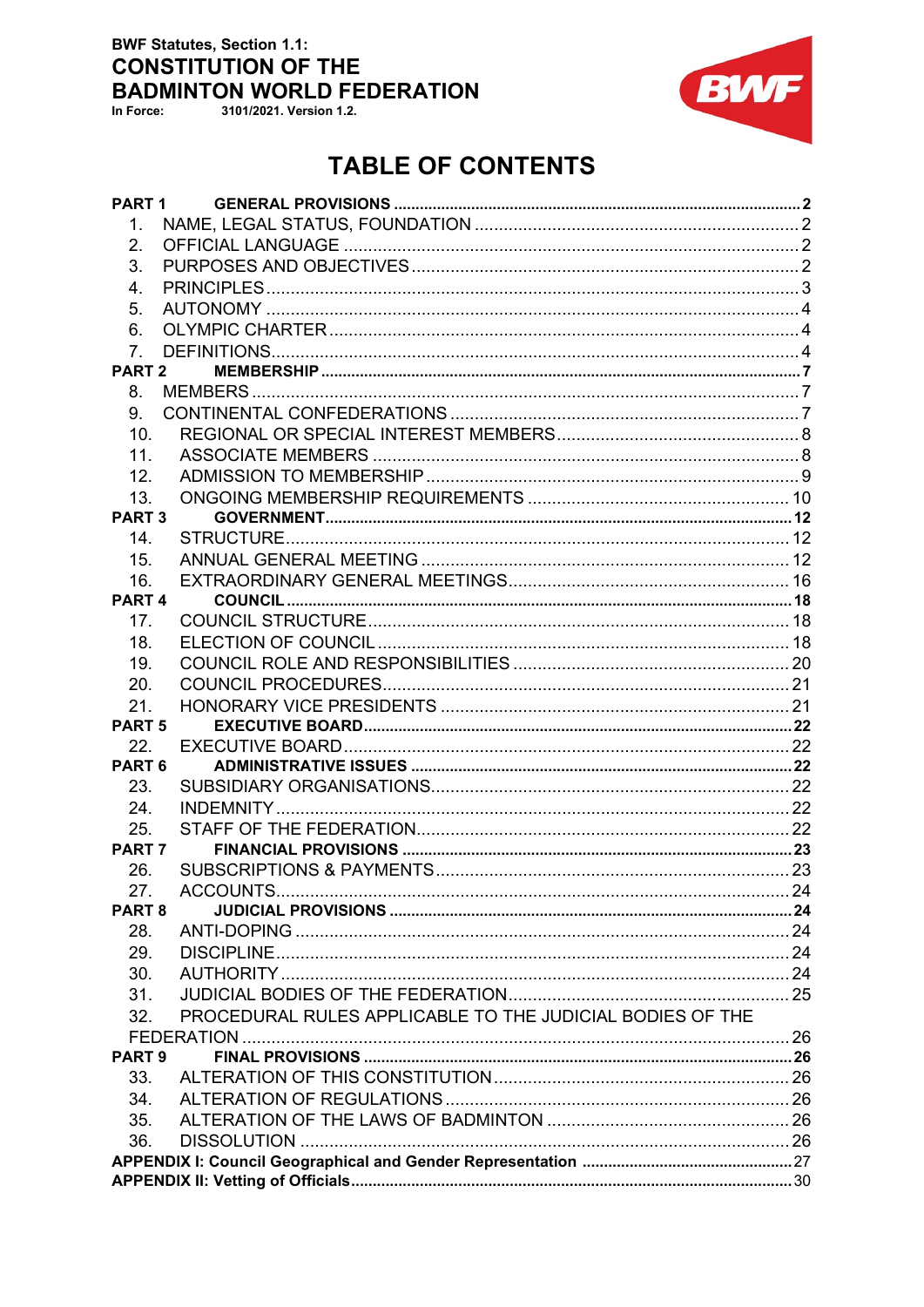## **PART 1 GENERAL PROVISIONS**

#### <span id="page-1-1"></span>**1. NAME, LEGAL STATUS, FOUNDATION**

<span id="page-1-0"></span>The body called the 'Badminton World Federation' hereinafter referred to as "the Federation" is organised as a not-for profit association.

The Federation was established on 5 July 1934 in London with nine founding Members, with the intention of regulating, developing and promoting Badminton internationally.

The Federation shall possess legal personality and have the capacity to contract, to acquire and dispose of immovable property, and to institute and defend in legal proceedings.

## <span id="page-1-2"></span>**2. OFFICIAL LANGUAGE**

The official language of the Federation shall be English. \*

*\* Operational footnote (for information): The use of other languages by a speaker is authorised at meetings subject to the provision of interpretation into English being provided by the speaker at their own cost and that notice is given to the Chair of the meeting in advance.*

#### <span id="page-1-3"></span>**3. PURPOSES AND OBJECTIVES**

The key focus of the Federation is the governance and administration of Badminton worldwide.

The Purposes and Objectives of the Federation shall be to:

- 3.1. publish and promote the Statutes and Principles;
- 3.2. control the game, from an international perspective, in all countries and continents;
- 3.3. promote and popularize Badminton worldwide;
- 3.4. support and encourage the development of Badminton as a sport for all;
- 3.5. encourage the formation of new Members, strengthen the bonds between Members and resolve disputes between Members;
- 3.6. organize, conduct and present world Badminton events to world class standards and ensure other international events meet the appropriate international standards;
- 3.7. protect the integrity of badminton through programmes for the prevention and fight against doping and match-fixing. In particular, the Federation will ensure compliance with the World Anti-Doping Programme;
- 3.8. engage in commercial activities that give direct benefits to the sport and ensure the sustainable development of the Federation;
- 3.9. uphold these Principles, Purposes and Objectives, taking such measures as may be necessary for advancing the interests of Badminton from an international perspective.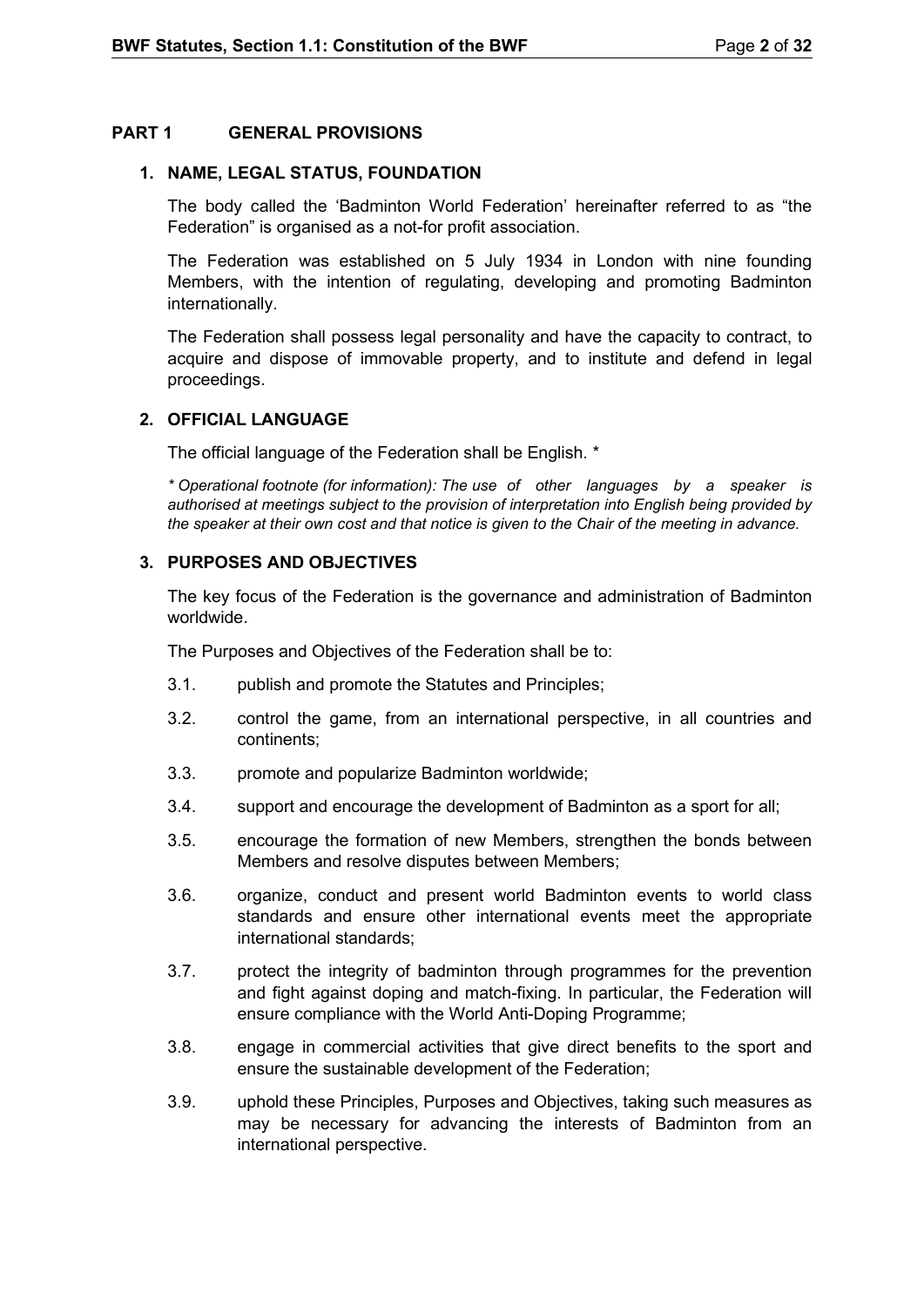## <span id="page-2-0"></span>**4. PRINCIPLES**

The Federation is an association for national Badminton federations. The Federation and its Members, through their membership, are committed to these principles for the sport and the Federation itself.

## 4.1. **Sports for All**

Badminton is a sport for people of all ages and people of all abilities – recreational, competitive and elite world class.

## 4.2. **Fair Play**

The Federation and its Members shall take all reasonable care to ensure competitions and those participating in events respect "fair play". The Federation promotes the highest degree of sportsmanship and integrity among the players, officials and administrators.

Players at all levels must be able to participate in Badminton which is free of drugs, violence, discrimination, technical manipulation, cheating and any form of exploitation in an attempt to win or to manipulate the outcome of a match.

## 4.3. **Harassment Free Sport**

All those working and participating in Badminton including players, coaches, technical officials and administrators have a right to compete, work and participate in a harassment-free environment. The Federation shall use its Code of Ethics to ensure there are no forms of harassment whether that be physical, psychological or other forms of harassment.

## 4.4. **Equal Opportunity**

Badminton has equal representation of men and women on the field of play. The Federation supports the active participation of women in Badminton at all levels and the representation of both men and women in the affairs of the Federation beyond the field of play.

## 4.5. **Environmental Responsibility**

The Federation shall take a responsible approach to safeguarding the environment and managing resources in a sustainable way through its practices in hosting events and in managing its operations.

## 4.6. **Non-Discrimination and Ethics**

The Federation shall not allow any form of discrimination to affect its decisions or actions, be it discrimination based on race, colour, sex, sexual orientation, language, religion, political or other opinion, national or social origin, property, birth or other status.

Anyone who deals with the Federation and / or shares in its activities in any capacity, notably those referred to in Clause 30, commit themselves by their actions to behave in a non-discriminatory and ethical manner.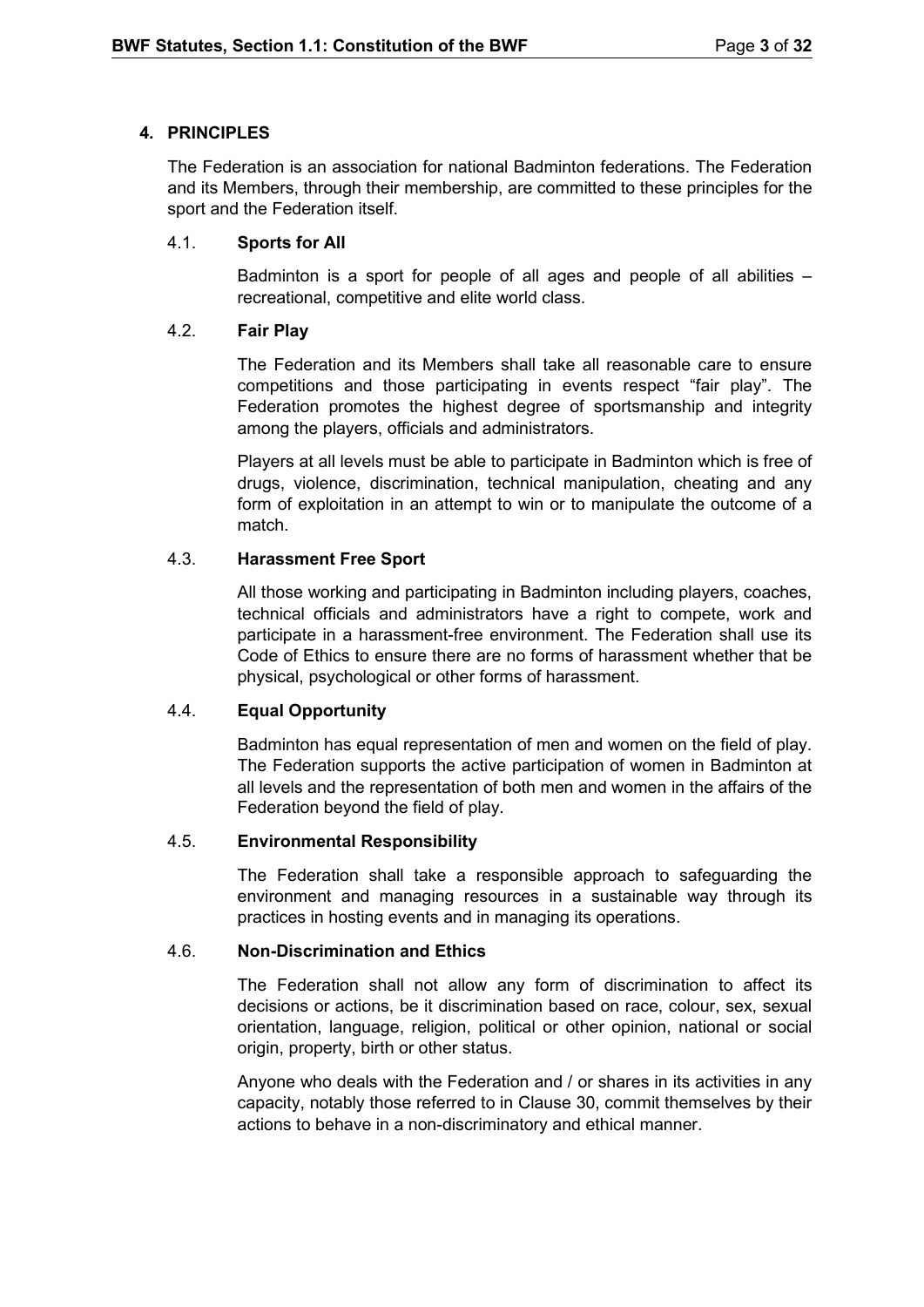## <span id="page-3-0"></span>**5. AUTONOMY**

- 5.1. The autonomy of international sport is a fundamental principle and the Federation will take appropriate measures to preserve the autonomy of international Badminton.
- 5.2. The Federation shall allow Members complete autonomy in their own territory. It will have no part in purely national issues unless such issues affect the international image, or the Olympic and Paralympic status of the sport in any way. When the autonomy of a Member is being compromised, the Federation shall take any appropriate measures.
- 5.3. Members must manage their internal affairs with total independence and ensure that no third party interferes in their operations. Members must remain autonomous and resist political, religious and financial pressure which may infringe their commitment to conform to the Federation's Constitution. Any external form of interference or attempt shall be reported to the Federation.
- 5.4. Members' constitutions must make provision for an election or internal appointment system that ensures independence of the Member.
- 5.5. Council may take appropriate action against any Members not in compliance with Clause 5.

## <span id="page-3-1"></span>**6. OLYMPIC CHARTER**

The general and fundamental principles of the Olympic Charter are applicable, and no provision of the Statutes shall be deemed to conflict with or derogate from those principles.

## <span id="page-3-2"></span>**7. DEFINITIONS**

- 7.1. **AGM** means an Annual General Meeting of the Federation called and conducted in accordance with Clause 15.
- 7.2. **Anti-Doping Regulations** means such regulations as may from time to time be developed and published by Council in accordance with Clause 28.
- 7.3. **Assessment Period** means a four (4) year period of time over which the criteria in Clause 15.20 are applied to determine voting strength, and extends from 1 October in the year of the Summer Olympic Games to the 30 September of the year of the subsequent Summer Olympic Games.
- 7.4. **Associate Member** means an organisation recognised as such in accordance with Clause 11.
- 7.5. **CAS** means the Court of Arbitration for Sport.
- 7.6. **Closing Date –** shall be the date defined in accordance with Clause 15.1.
- 7.7. **Continental Confederations** shall have the meaning set out in Clause 9.
- 7.8. **Council** means the body elected in accordance with Clause 17.
- 7.9. **Executive Board** means the board appointed in accordance with Clause 22.1.
- 7.10. **General Meeting** means an AGM or Extraordinary General Meeting of the Federation called and conducted in accordance with this Constitution.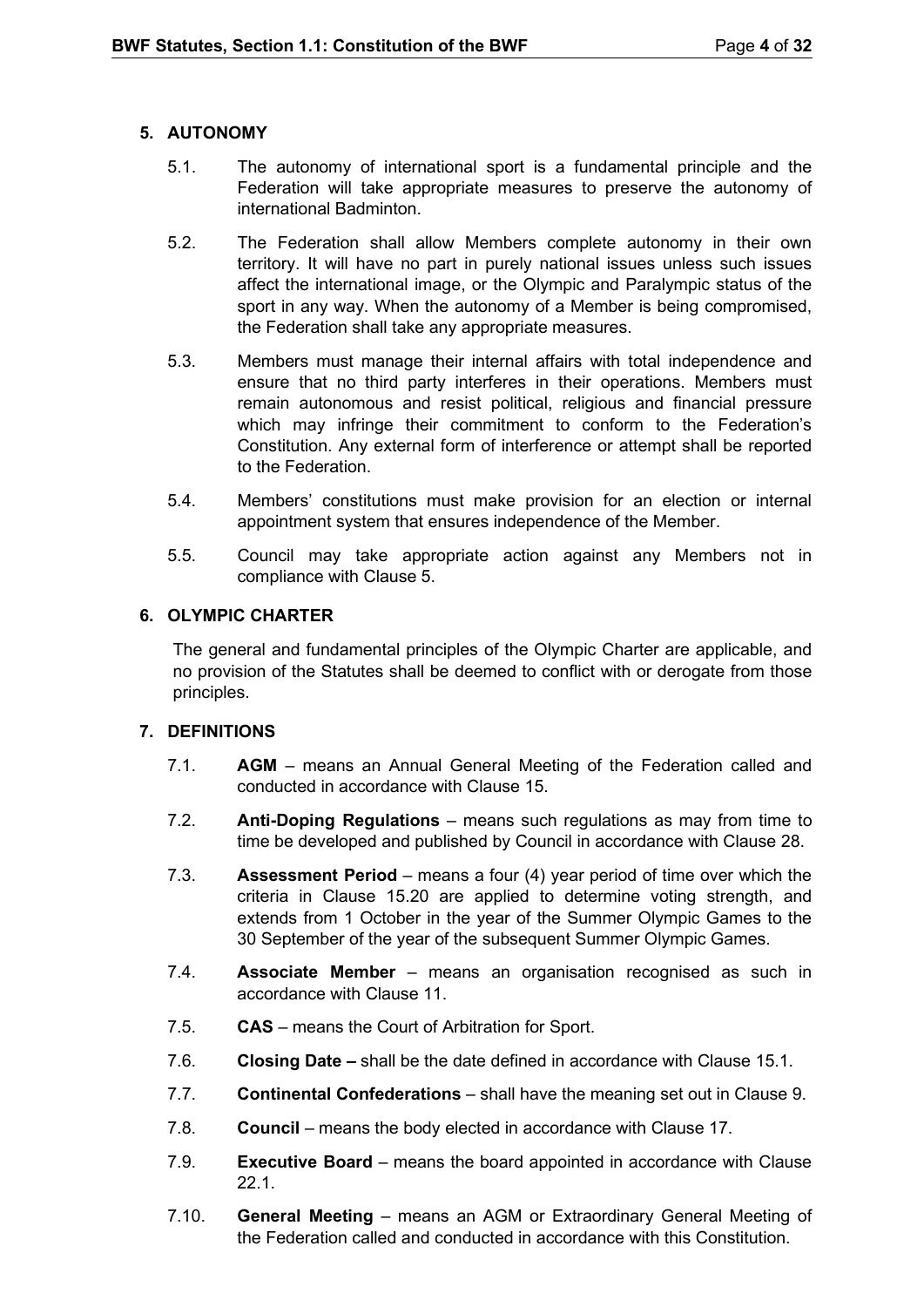- 7.11. **Honorary Life Vice President** means such a person as may be appointed in accordance with Clause 21.1.
- 7.12. **IOC** means the International Olympic Committee.
- 7.13. **Member** means a Member of the Federation as defined in Clause 8.
- 7.14. **Member in Good Standing** means a Member who:
	- 7.14.1. does not have any subscriptions due (Clause 26);
	- 7.14.2. is not under suspension (Clauses 13.5 –13.10); and
	- 7.14.3. who has submitted a completed Schedule A to the Federation for the current year (Clause 13.1).
- 7.15. **NOC**  means National Olympic Committee.
- 7.16. **Notice** means formal notification by email, fax or mail.
- 7.17. **Para Badminton** means Badminton for people with an impairment.
- 7.18. **President** means such person as may be elected to that role in accordance with Clauses 15.2 and 18.
- 7.19. **Principles**  shall have the meaning as set out in Clauses 4.1 to 4.6.
- 7.20. **Purposes and Objectives** shall have the meaning as set out in Clause 3.
- 7.21. **Regional or Special Interest Members** means those organisations recognised as such in accordance with Clause 10.
- 7.22. **Regulations** mean 1) all regulations governing competitions including but not limited to the General Competition Regulations, the Regulations for Federation Events, and 2) any other Regulations including Anti-Doping Regulations, Disciplinary Regulations, Appeals Regulations, Codes of Conduct, Awards Regulations, Council Procedures and Guidelines which are approved by the Council.
- 7.23. **Schedule A**  means the form submitted to the Secretary General by Members annually which contains such information required for purposes of administration and publication including but not limited to the names, addresses and contact information of its principal officers, the number of member clubs / associations, the total number of registered players affiliated to the Member and a declaration that the provisions of Criteria for Membership (Clause 8) continue to be met.
- 7.24. **Secretary General**  means a person appointed under Clause 25.
- 7.25. **Statutes** include the full body of the Laws of Badminton, this Constitution and any Regulations governing the sport of Badminton.
- 7.26. **Unit**  shall have the meaning set out in Clause 26.1.
- 7.27. **Votes Cast** means votes by a show of hands, valid votes that are submitted in a secret ballot or votes made by other technological means. Blank voting slips, blank pieces of paper and void voting papers are not "Votes Cast". Similarly an abstention does not count as a Vote Cast. Voting majorities will be calculated only on the basis of Votes Cast.
- 7.28. **WADA**  means World Anti-Doping Agency.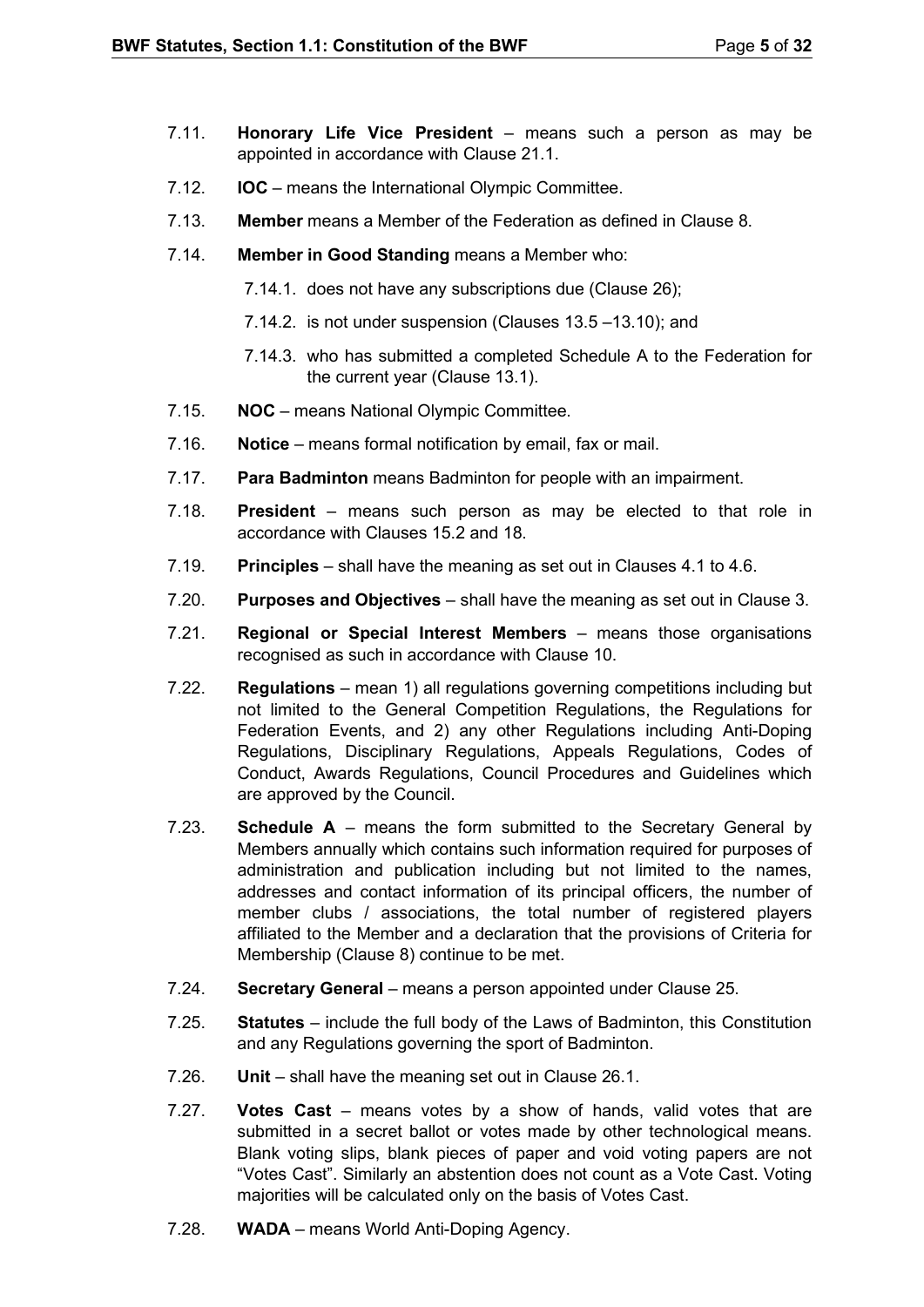- 7.29. Words signifying persons in this Constitution include corporations and all legal persons including any other entities or bodies whether incorporated or not.
- 7.30. Words signifying the masculine gender in this Constitution include the feminine and neuter genders and vice versa.
- 7.31. Any deadline referred to in this Constitution shall mean midnight on the day of the deadline at the location of the Federation headquarters.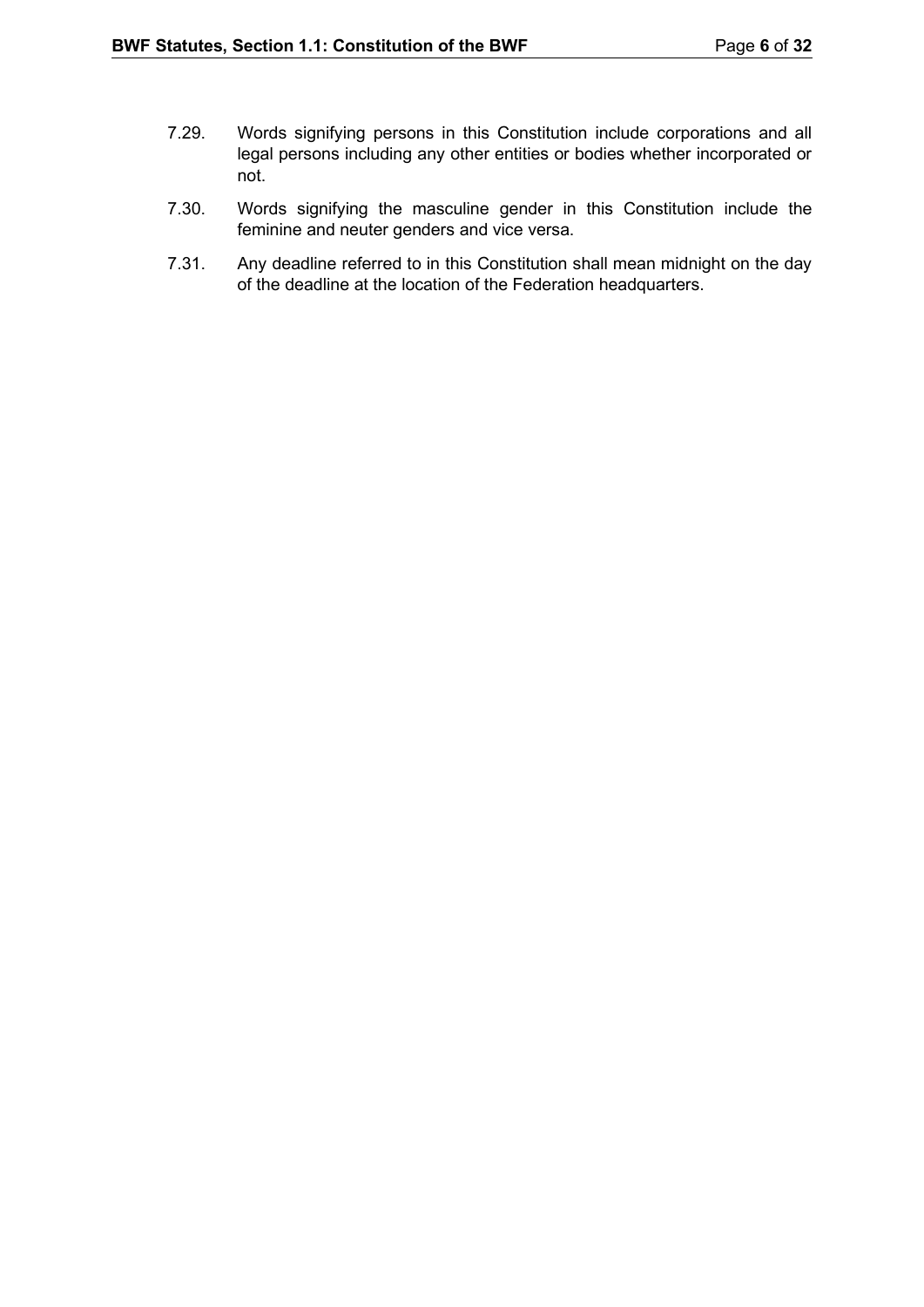## <span id="page-6-0"></span>**PART 2 MEMBERSHIP**

## <span id="page-6-1"></span>**8. MEMBERS**

Members and all applicants for membership of the Federation shall fulfil the following criteria:

- 8.1. be formally recognised by the Council as the overall governing body for Badminton in the country;
- 8.2. cover the territory of a country that is recognised as such and recognised as an independent and sovereign state by the international community;
	- 8.2.1. Clause 8.2 shall not apply to Members who were admitted to the Federation before 31 December 2005.
	- 8.2.2. Clause 8.2 shall not apply to territories, which have their own National Olympic Committee recognised by the IOC.
- 8.3. have a constitution that is consistent with that of the Federation and its Principles, Purposes and Objectives as per the guidelines approved by Council, and provide a copy to the Federation for its records;
	- 8.3.1. provide details of any subsequent amendments to the constitution not later than one calendar month after the general meeting at which such amendments were approved.
- 8.4. be a legally registered body and/or can satisfy the Federation that it has the legal and administrative ability to administer the sport to an acceptable standard;
- 8.5. give a formal undertaking to be bound by the Anti-Doping rules consistent with the requirements of Clause 28;
- 8.6. give a formal undertaking to observe the Statutes of the Federation;
- 8.7. undertake to recognise CAS as the only external judicial authority to which an appeal can be made;
- 8.8. subject only to appeal to CAS, undertake to accept as binding and final the decisions of the competent authorities within the Federation and to be subject to such binding and final decisions;
- 8.9. undertake to make every reasonable effort to impose the obligations in Clauses 8.5 to 8.7 upon its affiliated clubs and associations and their members in all those areas where the Federation has authority;
- 8.10. undertake to adhere to Clause 5 with regard to the autonomy of international sport and the autonomy of Members;

## <span id="page-6-2"></span>**9. CONTINENTAL CONFEDERATIONS**

The Federation has endorsed the formation of Continental Confederations for Africa, Asia, Europe, Oceania and Pan America, in accordance with the division recognised by the IOC. The Continental Confederations shall promote, develop and regulate Badminton in their respective continent and in mutual cooperation and will be supported and encouraged in that process by the Federation.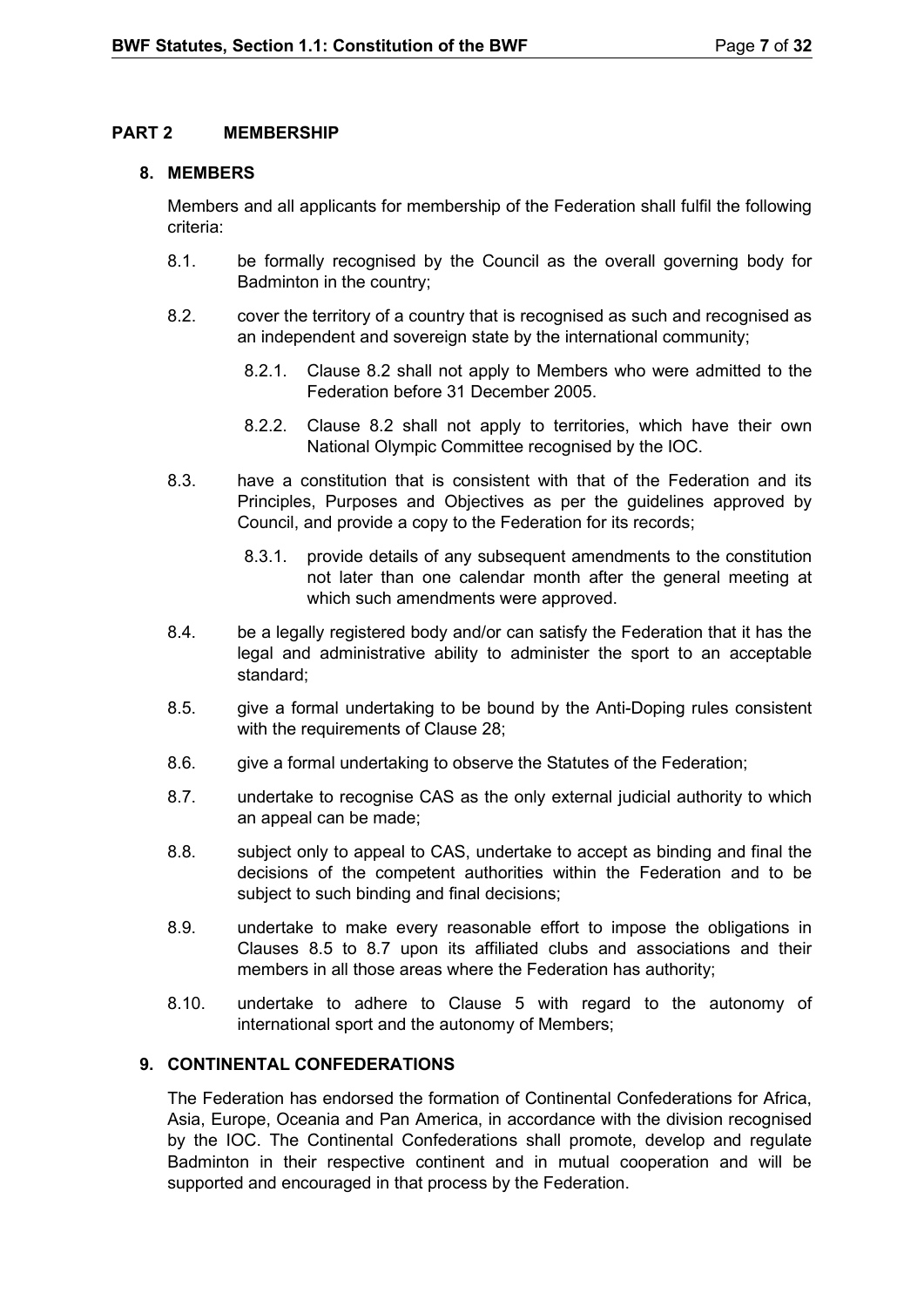- 9.1. The Continental Confederation's Constitution, principles, purposes and objectives and rules must conform to those of the Federation as per the guidelines approved by Council.
- 9.2. The strategies and policies of the Continental Confederations are required to fulfil the objectives of the Federation.
- 9.3. Each Continental Confederation shall provide the Federation with a copy of its Constitution and with details of any subsequent changes not later than one calendar month after the meeting at which they are made.
- 9.4. Upon achieving membership or associate membership, Members or Associate Members shall automatically become members of the Federation's relevant Continental Confederation.
- 9.5. Continental Confederations may accept other Associate Members without voting rights.
- 9.6. With the acceptance of the parties concerned, an Annual General Meeting has power to vary the Continental Confederation to which a Member belongs.
- 9.7. Parts of a Member which lie wholly within a Continental area other than that in which the Member is situated may, with the permission of the Council and the consent of their Member, be attached to the Continental Federation in whose area they lie for the purpose of competition and the development of Badminton.

## <span id="page-7-0"></span>**10. REGIONAL OR SPECIAL INTEREST MEMBERS**

Membership of the Federation is also open to any organisation which may be formed by a grouping of Members or individuals for the further promotion of the game and which adheres to the Constitution of the Federation. Such membership is subject to Council approval at its sole discretion. Such an international organisation shall not accept into membership any association, organisation or grouping of individuals which are not a Member of the Federation

## <span id="page-7-1"></span>**11. ASSOCIATE MEMBERS**

- 11.1. Associate Membership of the Federation is open to:
	- 11.1.1. clubs or organisations trying to form a national badminton organisation in a territory where there is no national Badminton organisation recognised by the Federation;
	- 11.1.2. clubs or organisations trying to form a national Badminton organisation in a territory that is not yet recognised by the international community; and
	- 11.1.3. clubs or organisations which are exclusively for Para-Badminton players and who are not affiliated to a Member.

## **Clubs and Organisations**

11.2. Clubs or organisations within countries or (semi) independent territories not yet nationally organised and countries that are not yet recognised as an independent and sovereign state by the international community which agree to adhere to the Constitution of the Federation may upon application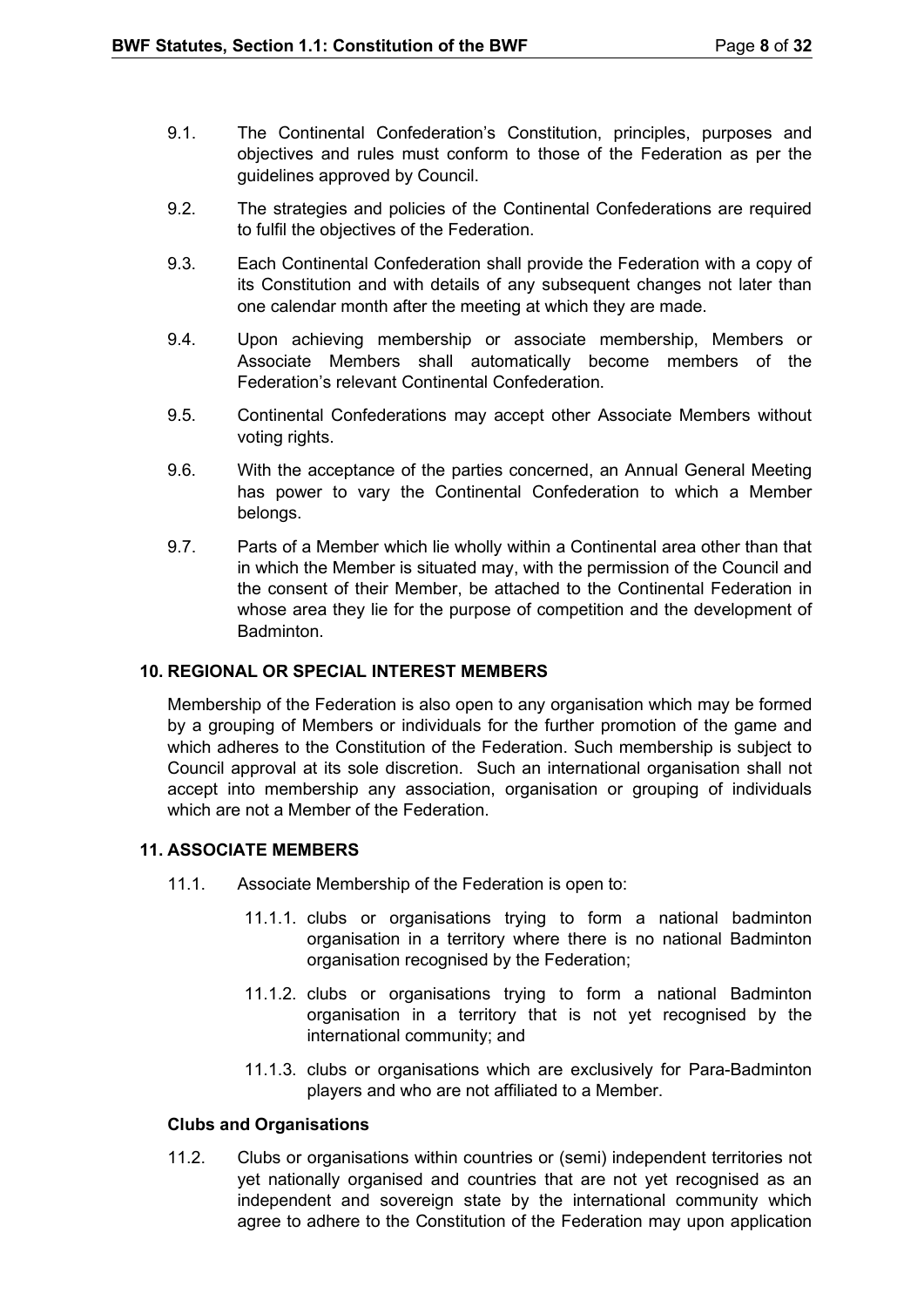using Schedule A be admitted as Associate Members of the Federation upon such terms and conditions as determined by Council.

- 11.2.1. An Associate Member shall give all practical support to the formation of a National Association (or corresponding organisation) for the country in which it is situated.
- 11.2.2. An Associate Membership other than those admitted as Para-Badminton Organisations (Clause 11.1.3) shall lapse automatically when a properly constituted national association is admitted to Federation membership.
- 11.2.3. The term of an Associate Membership shall not extend more than five years beyond the original affiliation unless a longer term is approved by Council upon written request.

Council may at any time stop recognising a particular body as an Associate Member if such an Associated Member acts against the Federation, its Statutes or its Principles, Purposes or Objectives. Such a decision shall have repercussions to all persons acting under the auspices of such an Associated **Member** 

## **Para Badminton Organisations**

- 11.3. Associate Membership is open to national organisations serving the needs of Badminton players with a disability for the purposes of providing entry for Para badminton players into international Para badminton events sanctioned by the Federation.
- 11.4. Such organisations must agree to adhere to the Constitution of the Federation and may upon application using Schedule A be admitted as Associate Members of the Federation upon such terms and conditions as determined by Council.

#### <span id="page-8-0"></span>**12. ADMISSION TO MEMBERSHIP**

#### **Requirements**

In order to become a Member of the Federation, a National Badminton association that meets the criteria in Clause 8 may apply to the Council on the form approved by Council (Schedule A) and submit the required supporting documents with its application.

#### **Admission Process**

12.1. After verification by the Secretary General, and the President or the person appointed by the Council for this purpose, the application with any recommendation shall be notified by the Secretary General to all Members

12.1.1. Supporting documents will be provided to Members on request.

- 12.2. In the absence of the receipt of an objection from five (5) or more Members within a period of one (1) month after such notification, Council shall have power to elect the applicant as a Member. Such election shall be reported to all other Members.
- 12.3. Application for membership from a Regional or a Special Interest Association or an Associate Member shall be approved by Council.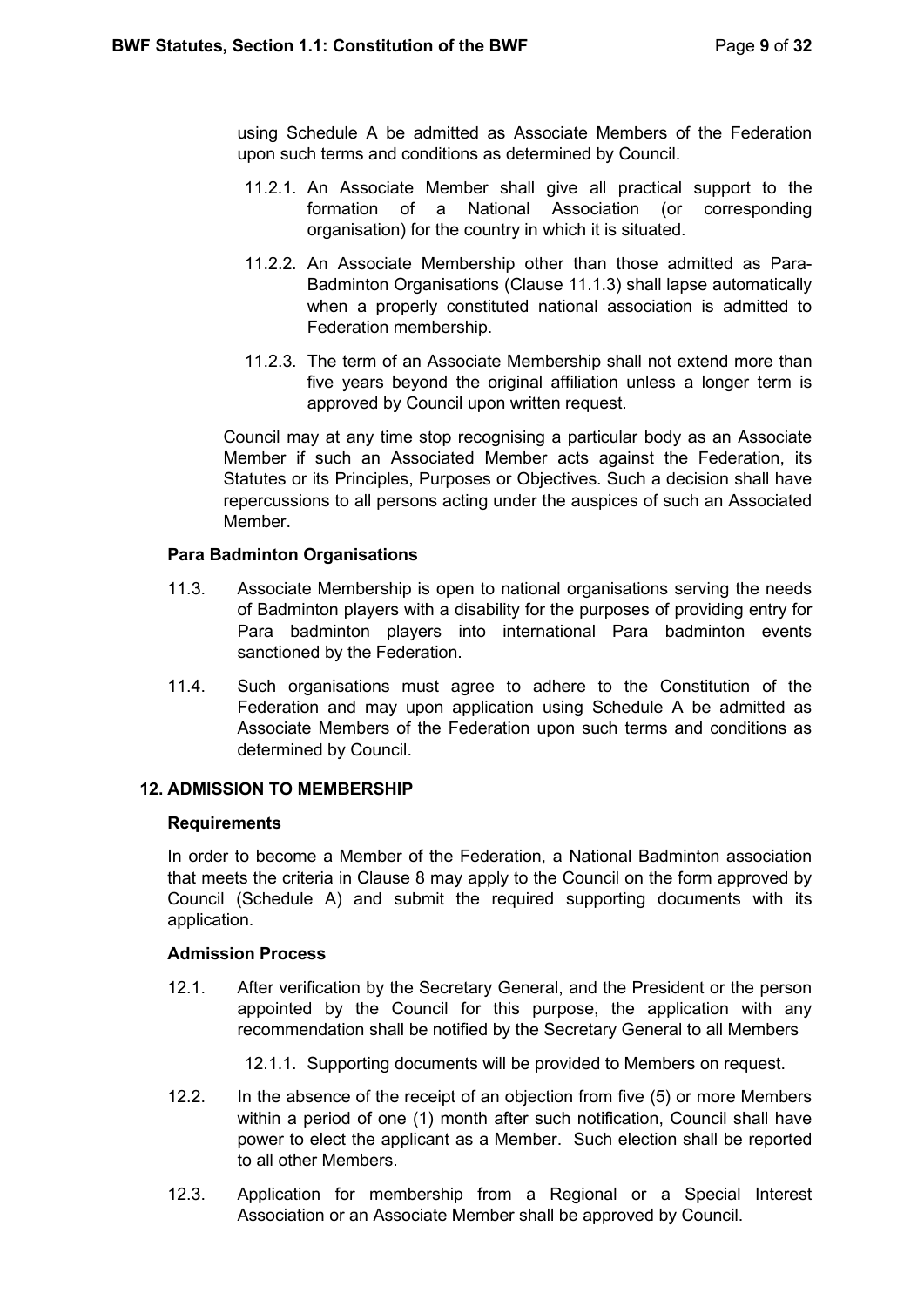## **Protest**

12.4. Should a protest be received from five (5) or more Members, the application shall not be dealt with by Council but, together with the reasons for objection and their sources, shall be placed on the agenda for consideration by the next AGM. A simple majority shall suffice to elect the applicant, such election will be effective as of the close of the AGM and is conclusive.

#### **Jurisdictional Disputes**

- 12.5. In the event of any organisation claiming jurisdiction over disputed territory or claiming jurisdiction over territory to which it might not have an obvious claim:
	- 12.5.1. The organisation shall submit to Council a statement setting out its claim over the disputed territory and all necessary documents to satisfy the requirements of membership contained in Clauses 8 and 12.
	- 12.5.2. The Council shall investigate the claim, and will ensure that the existing Member (if any) is informed of the details of the claim and is given a reasonable opportunity to respond.
	- 12.5.3. The Council shall determine the appropriate body to represent the territory. Such determination will be conclusive and the determined body shall assume the status of Member.
	- 12.5.4. The Council may impose conditions, determine transitional arrangements or decide on other matters with the objective of ensuring players are not disadvantaged.
	- 12.5.5. The Council's decision will be placed on the agenda at the next AGM.
	- 12.5.6. In the event of any organisation desiring, or being forced, to alter its area of jurisdiction, whether greater or smaller, from that of its original claim, it shall immediately submit details thereof to the Secretary General together with the relevant supporting documentation. Members shall be advised of the change.

## <span id="page-9-0"></span>**13. ONGOING MEMBERSHIP REQUIREMENTS**

13.1. Every Member shall submit to the Secretary General not later than 30 September in each calendar year a completed Schedule A which includes the number of its registered players as at a date within the preceding three (3) months. Council shall have the right by 31 October in the same year to refuse to accept such declarations representing the number of registered players and also, if no Schedule A has been received, to assess the figures on such information as shall be available. A Member shall have the right to object to Council against such assessment within fourteen (14) days of receipt of the notice of Council's decision. The onus of proof shall lie with the Member concerned.

> The contact information in Schedule A will be used for the day to day communication with the Member, however with the primary contact person being the President in case of any doubt.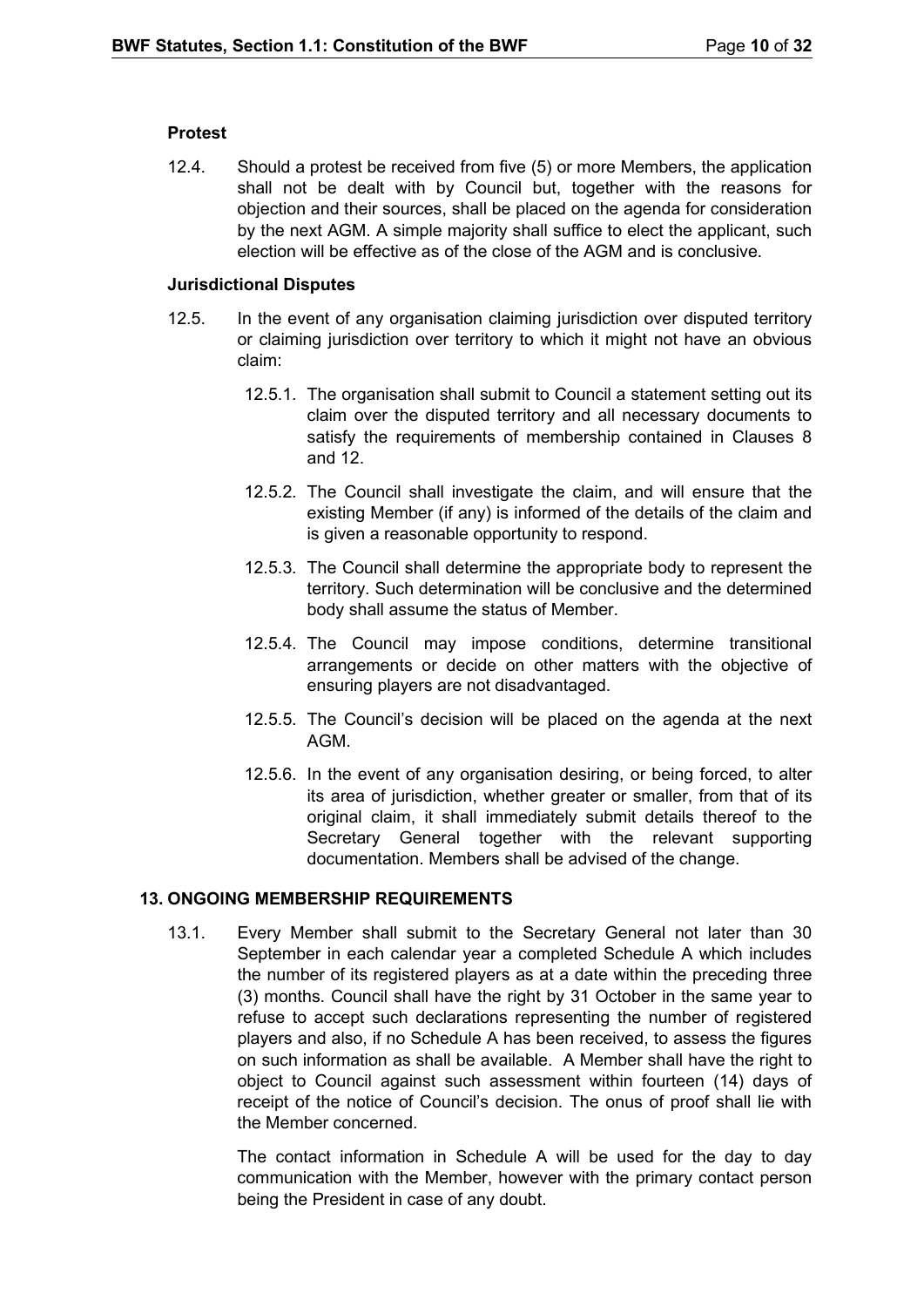- 13.2. In order to retain its membership status, a Member shall at all times fulfil all the conditions necessary for admission to membership (Clause 8) and promptly advise the Federation of any material change in its status.
- 13.3. A Member must always comply with the Statutes of the Federation and be able to enter into contracts, sue or be sued as a legal person as recognised in its territory of operations.

#### **Retirement**

13.4. A Member wishing to retire from the Federation must give notice in writing to the Secretary General on or before 30 September in any given year and, in default, will be held liable for the subscription for the next year. Any subscriptions already paid are non refundable. Members will be promptly notified of any retirement.

#### **Suspension**

- 13.5. Between General Meetings Council has the power to suspend the membership of a Member who, in the opinion of Council, acts directly against the Federation, its Statutes, or its Principles, Purposes or Objectives. Suspension is a temporary sanction and therefore a General Meeting cannot initiate a suspension or require Council to do so.
- 13.6. Council may remove a suspension at any time.
- 13.7. If a suspension of a Member is in effect at the date of a General Meeting, the General Meeting shall vote to confirm or remove the suspension, a simple majority of the Votes Cast being decisive. Such a vote may be transacted without the matter being previously put on the Agenda.
- 13.8. Members under suspension have the right to speak but not vote on their case at a General Meeting.
- 13.9. Confirmation of a suspension by a General Meeting shall not affect the power of Council to remove the suspension in the light of later developments.
- 13.10. If, and so long as, a Member is suspended, such Member shall be deprived of all rights of membership and shall not be eligible to participate in any playing event promoted or sanctioned by the Federation or in any officially recognised international Badminton fixture or attend General Meetings (save for the purposes of Clause 13.8). Council may vary the conditions of suspension if it believes special circumstances exist.

## **Expulsion**

- 13.11. If a General Meeting decides by at least three-fourths of the Votes Cast that a Member should be expelled from the Federation, such Member shall cease forthwith to be a Member of the Federation. The Secretary General shall subsequently notify the Member concerned about its expulsion and shall also inform all other Members accordingly.
- 13.12. The Council may recommend to the AGM to expel a Member whose subscriptions have fallen into arrears over consecutive years.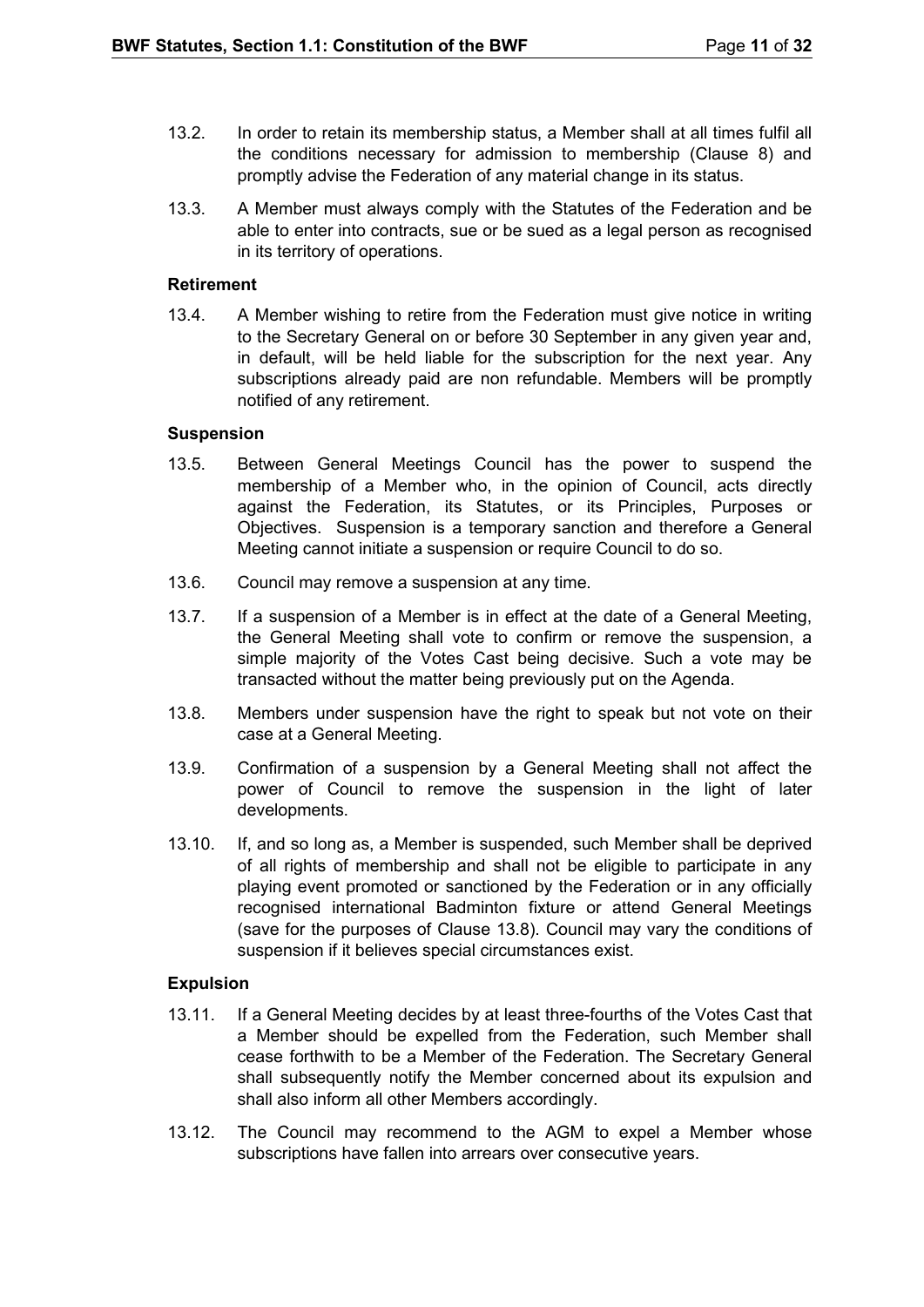## <span id="page-11-0"></span>**PART 3 GOVERNMENT**

## <span id="page-11-1"></span>**14. STRUCTURE**

The Federation shall be governed by the:

- 14.1. Annual General Meeting (AGM) or the Extraordinary General Meeting (EGM);
- 14.2. Council; and
- 14.3. Executive Board.

## <span id="page-11-2"></span>**15. ANNUAL GENERAL MEETING**

- 15.0. An AGM shall be held not later than 31 July of each year in a place, at a date and in a format as may be decided by Council following notice given in accordance with Clauses 15.10 and 15.11.
	- 15.0.1. In exceptional circumstances where the accessibility of a significant proportion of Members to the AGM is or may be materially affected, the Council may decide to hold the AGM later than the date mentioned in Clause 15.0, provided it is within the same year. If such a decision is made after notice of the AGM has already been sent in accordance with Clause 15.10, such notice shall be considered as cancelled and a new notice shall be sent in accordance with Clause 15.10.

#### **Closing Date for submitting and nominations to the AGM**

15.1. The Closing Date for submitting proposals and nominations to the AGM shall be decided by Council and notified to all Members not later than 31 October of the year preceding the AGM. This Closing Date shall be a minimum of 12 weeks before the date established for the AGM.

> Subject to Clause 18.17, Council vacancies arising after notification of the Closing Date, but before 5 January, shall also be filled. Members shall be informed before 11 January of such vacancies and shall be given until the Closing Date to submit nominations.

#### **Business of the AGM**

- 15.2. The business of the AGM shall be to:
	- 15.2.1. approve the Minutes of the last AGM and of any EGM held since the last AGM;
	- 15.2.2. receive the report of Council;
	- 15.2.3. approve the accounts, duly audited, for the preceding year;
	- 15.2.4. receive the strategic plan of the Federation;
	- 15.2.5. approve applications for membership referred by Council;
	- 15.2.6. elect the Officers and other members of Council in that order;
	- 15.2.7. approve proposals for amendments to the Constitution and Laws of Badminton (BWF Statutes, Section 4.1) for which due notice has been given;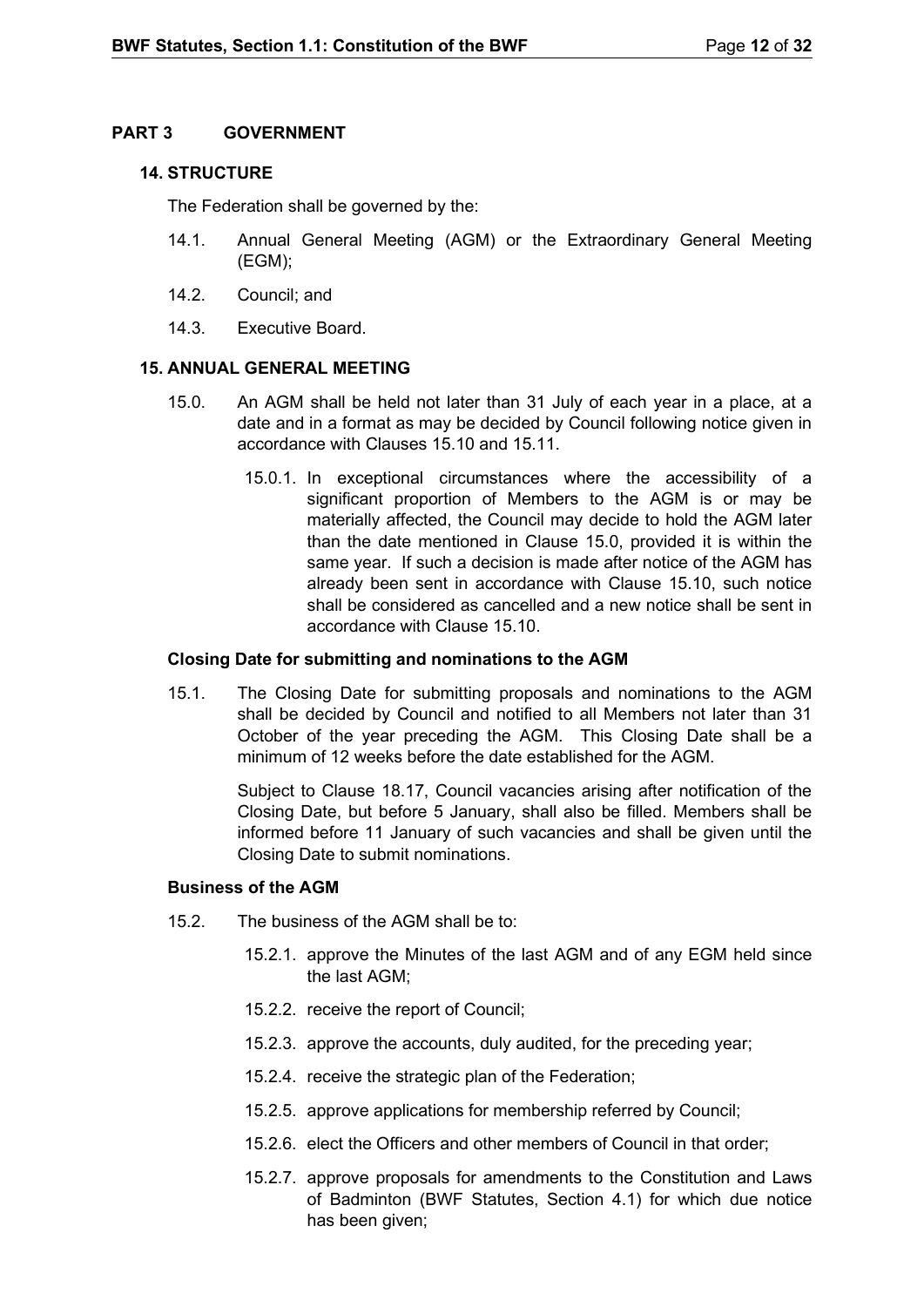- 15.2.8. approve other proposals for which due notice has been given which are under the competence of the AGM and which have not been specifically delegated to Council or any other body under this Constitution;
- 15.2.9. appoint an Auditor, or Auditors, who shall retire annually, but be eligible for re-appointment;
- 15.2.10.approve the location of the headquarters upon a recommendation of Council; and
- 15.2.11.discuss any other business.

#### **Meeting Procedure**

- 15.3. At General Meetings the representation at the meeting of at least one-third of the Members in Good Standing on the day of the General Meeting shall form a quorum.
- 15.4. The President shall act as Chair at all General Meetings. In the President's absence, the Deputy President shall act as Chair and in the absence of both the President and the Deputy President, the meeting shall elect a Chair.
- 15.5. Before a proposal, submitted by a Member and for which Notice has been properly given (Clause 15.12), may be discussed and voted upon, the Chair will invite the delegate of the proposing Member to explain its purpose.
- 15.6. A proposal made by Council must be explained but does not require supporting or seconding before being discussed and voted upon.
- 15.7. Voting may take place by a show of hands, by voice, or by electronic means. If requested by a delegate of a Member in Good Standing and approved by a simple majority of the votes, or if decided by the Chair, a secret ballot may take place.
- 15.8. Except when provided otherwise, Proposals to General Meetings are decided by a simple majority of Votes Cast.
- 15.9. General Meetings shall be conducted in conformity with this Constitution; the Chair shall have the final decision upon all points of order and matters of procedure, but shall not have the power to rule on matters relating to the substance of the proposals without the consent of the meeting.

#### **Notice of Meetings**

- 15.10. Notice of every General Meeting, stating the date, time, and place thereof and the business to be transacted shall be sent to:
	- 15.10.1.Each Member;
	- 15.10.2.Officers and Council;
	- 15.10.3.Honorary Life Vice-Presidents;
	- 15.10.4.each delegate and alternate delegate appointed by a Member to represent it at such General Meeting as soon as the name and address of such a delegate and alternate delegate has been made known;
	- 15.10.5.each Continental Confederation;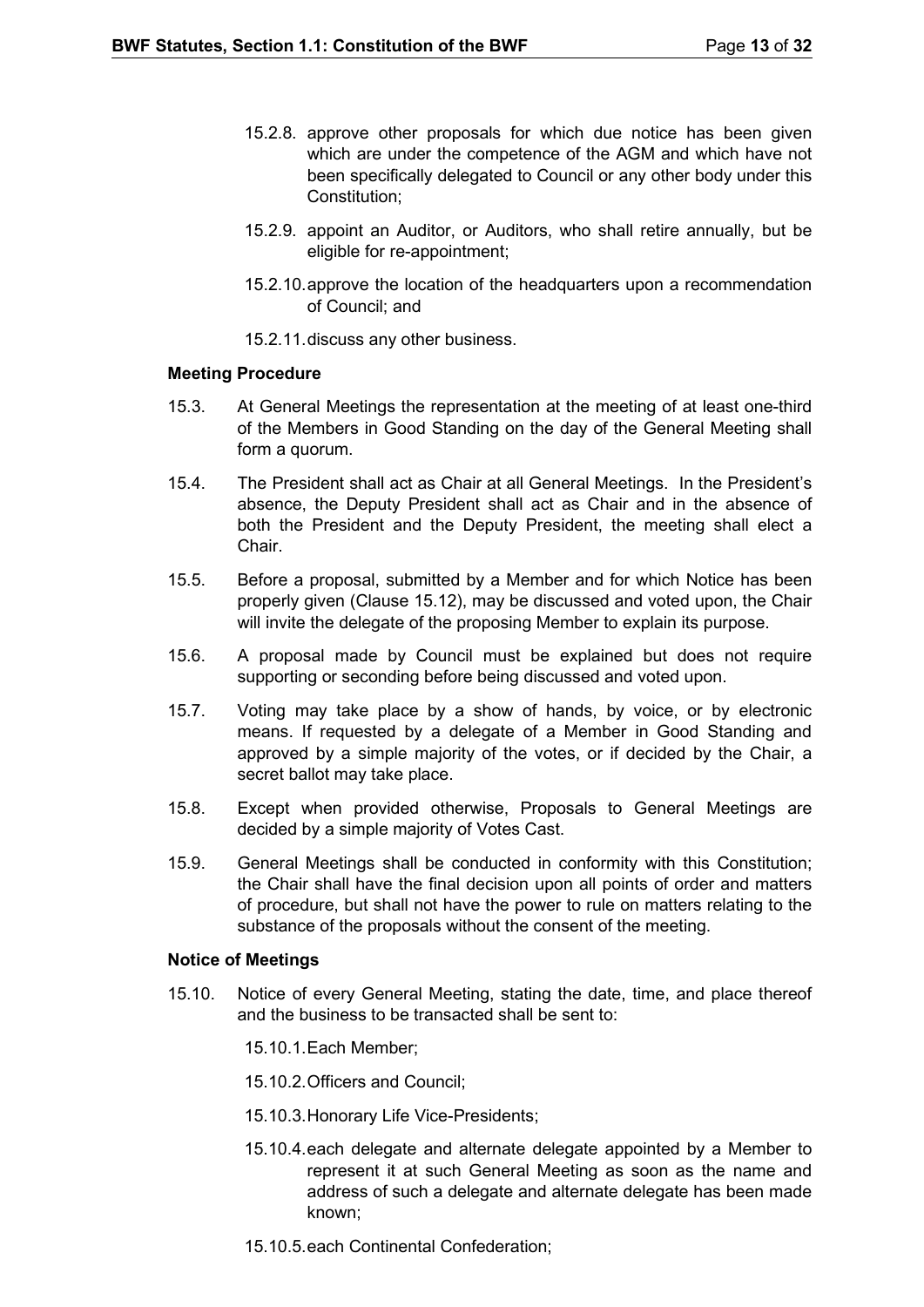15.10.6.each Regional or Special Interest Member; and

15.10.7.each Associate Member.

15.11. Notice of General Meetings shall be sent at least seven (7) weeks before the date fixed for such meetings. Accidental omission to give notice to any of the above shall not invalidate the proceedings of any General Meeting.

#### **Proposals and Amendments**

15.12. Notice in writing of any proposal falling under the competent business of the AGM (Clauses 15.2.7 and 15.2.8), shall be submitted in writing by any Member in Good Standing and must be endorsed by the appropriate Continental Confederation or seconded by two other Members in Good Standing. Such notice of a proposal and the endorsement(s) of the proposal shall be sent directly to the Secretary General of the Federation at the Federation's official address, so as to reach the Federation not later than the date published in accordance with Clause 15.1. Council shall also be entitled to make a proposal at an AGM. Proposals and endorsements received by the appropriate date must appear on the agenda of the meeting.

> Before the proposal is sent out according to Clause 15.12, the Secretary General together with the proposer shall ensure that the wording and intended meaning of the proposal is clear so as to ensure that, if the proposal is accepted by the AGM, it could be directly incorporated in the Statutes.

> Council has the right to present amendments to related clauses that are affected by the original proposal or amendments to the proposal.

15.13. No amendment, other than one of wording which does not alter the meaning or intent of the original proposal, shall be accepted by the Chair at a General Meeting unless it shall have been sent directly to the Secretary General so as to reach the Federation not later than five (5) weeks in advance of the meeting

> The Secretary General together with the proposer of amendments shall ensure that the wording and intended meaning of the amendments are clear. Council has the right to present amendments to related clauses that are affected by the original proposal or amendments to the proposal.

> This shall include any amendments made by the proposer of the original proposal. A simple majority shall be required at the meeting to incorporate such an amendment.

15.14. Notice of any amendment received as specified in Clause 15.13 shall be sent by the Secretary General to those specified in Clause 15.10 at least four (4) weeks before the date of the meeting at which the proposal shall be considered

#### **Representation and Voting Strength at General Meetings**

- 15.15. Each Member in Good Standing shall be entitled to appoint not more than two (2) delegates to every General Meeting.
	- 15.15.1.The Federation will cover the cost of travel and accommodation for one delegate from each Member in Good Standing to attend General Meetings according to guidelines determined by Council.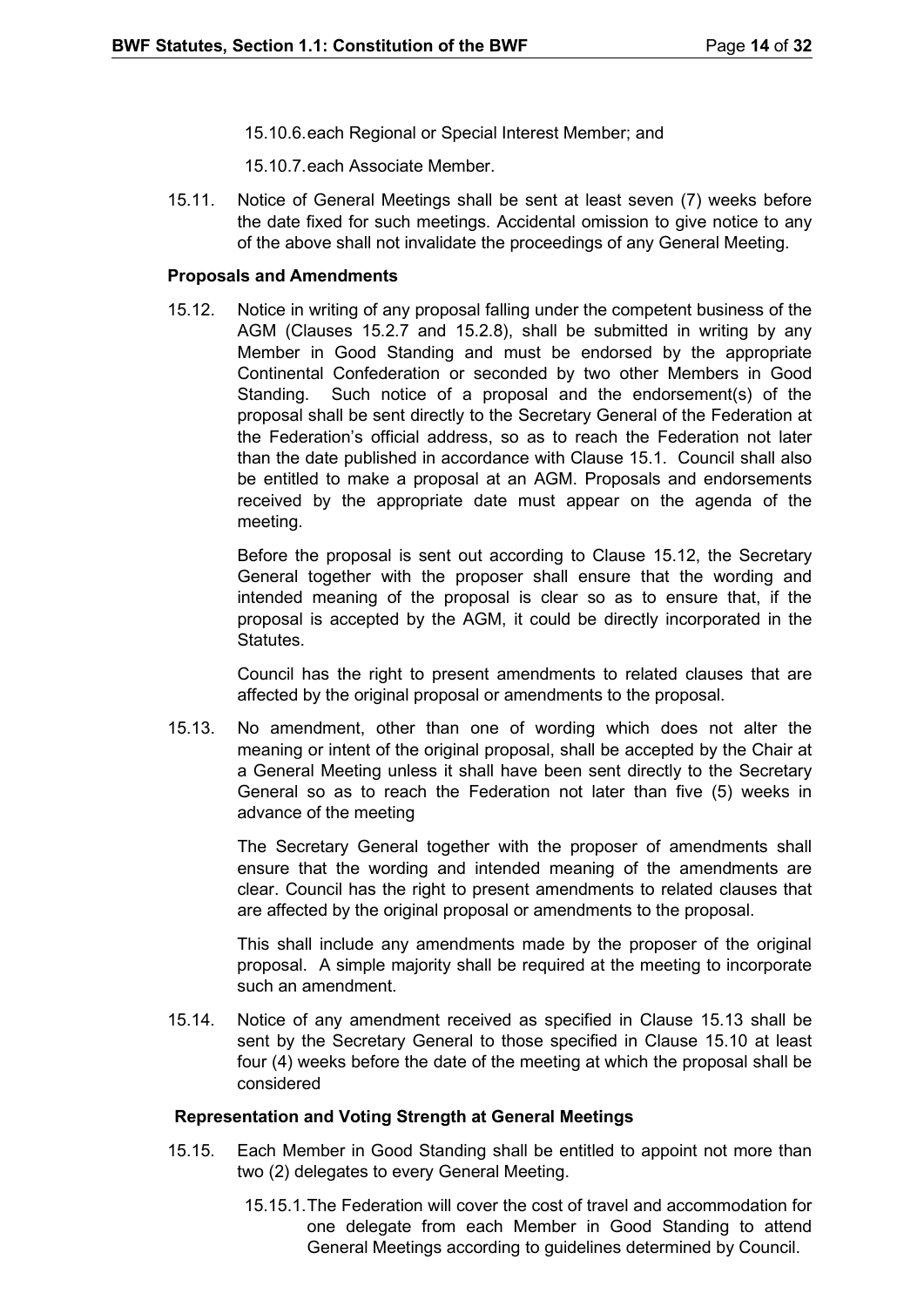15.16. Delegates must belong to the Member that they represent and be appointed by the appropriate body of that Member. Delegates must have the citizenship (passport) of the Member that they represent, or be a member of the governing committee or be an employee of that Member, employed for no less than 12 months.

> When the people, originating from a particular Member, do not have a unique citizenship (passport) pertaining only to such a Member (e.g. England, Hong Kong, Greenland), the citizenship (passport) criteria for such a Member shall be fulfilled if a person has any common citizenship (passport), recognised within the territory of such a Member, and a domicile in such a Member's territory.

> In case of any dispute, the onus is on the delegate to prove the position in the Member concerned to the satisfaction of the Secretary General.

- 15.17. Both delegates shall have the right to speak, but neither shall be permitted to second a proposal proposed by the other. Only one (1) delegate from each Member shall cast all the votes to which the Member is entitled.
- 15.18. Each Member shall complete the delegates nomination form which must be received by the Secretary General not later than forty-eight (48) hours before the start time of the meeting.
- 15.19. Only Members in Good Standing are entitled to vote at General Meetings.
- 15.20. A Member in Good Standing shall be entitled to a minimum of one (1) vote and a maximum of five (5) votes as confirmed by Council in accordance with the following criteria applied over the Assessment Period.

| 1 vote            | Membership to the Federation.                                                                                                                                                                                                                         |
|-------------------|-------------------------------------------------------------------------------------------------------------------------------------------------------------------------------------------------------------------------------------------------------|
| 1 additional vote | More than 10,000 registered players in each of the four years<br>of the Assessment Period.                                                                                                                                                            |
| 1 additional vote | Participation in 6 out of these 10 events during the<br>Assessment Period: Individual Continental Championships (a<br>maximum of 2 events), World Championships (3 events),<br>Olympic Games (1 event), World Junior Team<br>Championships (4 events) |
| 1 additional vote | Having one player or more in the top 40 world ranking in any<br>of the five (5) disciplines as per the world ranking list for the<br>qualification for the most recent Olympic Games held.                                                            |
| 1 additional vote | Hosting at least one $(1)$ of these events in three $(3)$ out of the<br>four (4) years of the Assessment Period: Super Series,<br>Grand Prix, International Challenge or the equivalent World<br>Tour events.                                         |

15.20.1.The number of votes a Member is entitled to is fixed for a four (4) year period starting after the end of the Assessment Period.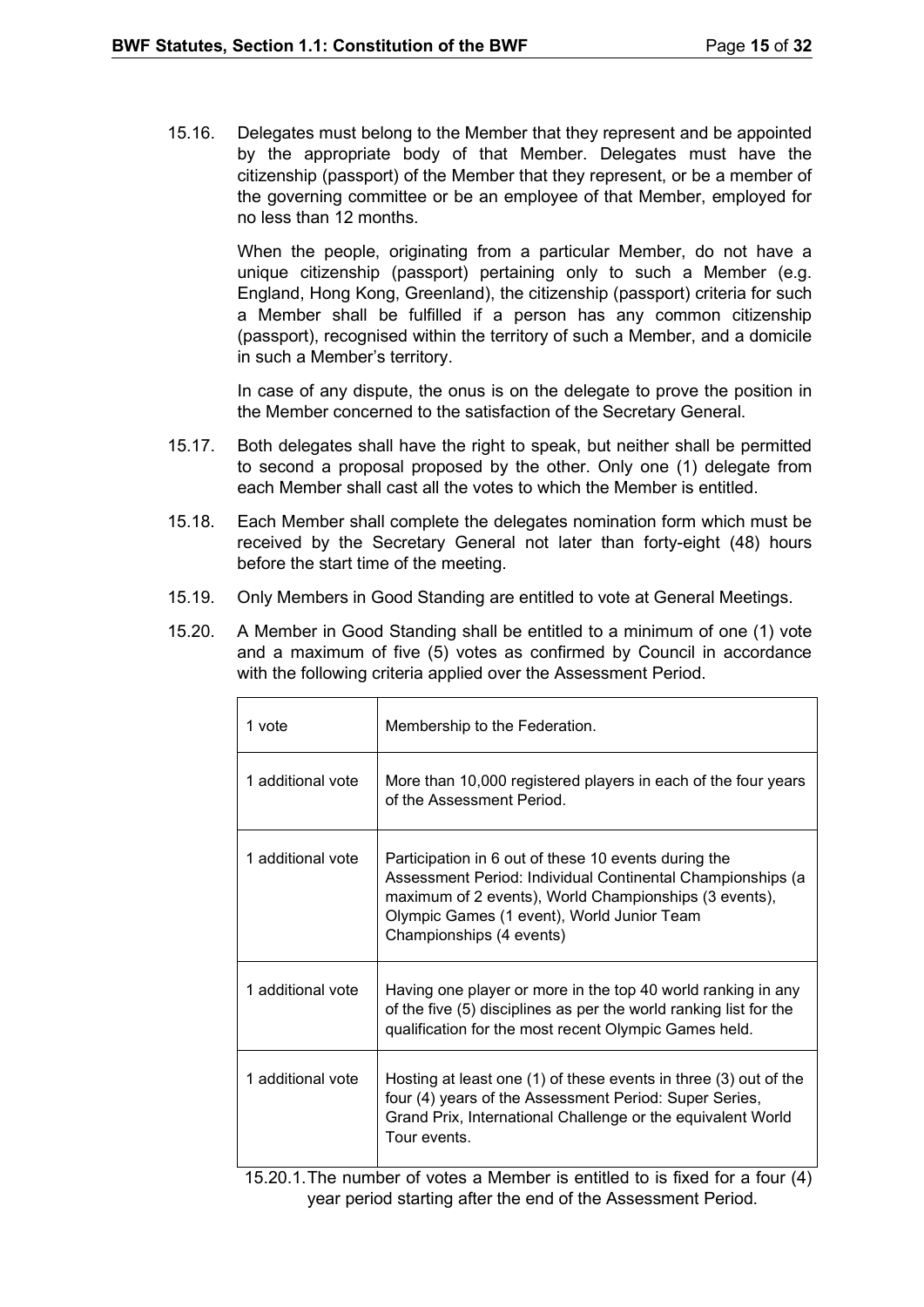- 15.21. The voting strength of a Member in Good Standing as described in Clause 15.20 shall apply to any proposal to the AGM under the Constitution of the Federation with the exception of Clauses 12 (Admission to Membership), Clause 13.11 (Expulsion), and Clause 36 (Dissolution). For a proposal under Clauses 12, 13.11 or 36, each Member in Good Standing shall be entitled to one vote only.
- 15.22. No delegate shall be permitted to cast a vote on behalf of more than one Member.

#### **Other attendance and speaking rights**

15.23. Continental Confederations, Regional or Special Interest Members or Associate Members, shall have the right to the same representation at General Meetings as is enjoyed by Members in Good Standing except voting rights.

> Representatives from these bodies have the right to speak at General Meetings but have no vote.

- 15.24. Members of Council shall have the right to attend and speak at General Meetings, but unless representing a Member at a General Meeting, shall have no vote.
	- 15.24.1.If not able to attend, the Chairs of the Athletes' Commission and Para Badminton Athletes' Commission may nominate a representative from their respective Commission, who can attend and speak, but shall have no vote.
- 15.25. Honorary Life Vice-Presidents shall have the right to attend and speak at General Meetings but unless representing a Member shall have no vote.
- 15.26. The Secretary General shall have the right to attend and speak at General Meetings but have no voting rights.
- 15.27. Nominees for election not otherwise authorised to vote or speak can attend the General Meeting in which the election takes place, but are not permitted to speak, unless authorised by the Chair.
- 15.28. The Chair has authority to admit observers to a General Meeting. Such observers are not permitted to speak at the Meeting, unless authorised by the Chair.
- 15.29. AGMs may be held physically, virtually, or in a combination of both ("hybrid").

Virtual and hybrid meetings shall follow the same procedure as physical meetings, with necessary adaptations for their virtual environment.

Virtual and hybrid meetings may take place on any virtual platform that is reasonably accessible, and that allows for each participant to hear and be heard, and to vote, if necessary.

#### <span id="page-15-0"></span>**16. EXTRAORDINARY GENERAL MEETINGS (EGM)**

16.1. An EGM may be called for at any time by Council, or must be called for by the Secretary General on a date within ten (10) weeks of the receipt by the Federation of a requisition in writing to that effect given by at least onefourth of the number of Members in good standing at the time of the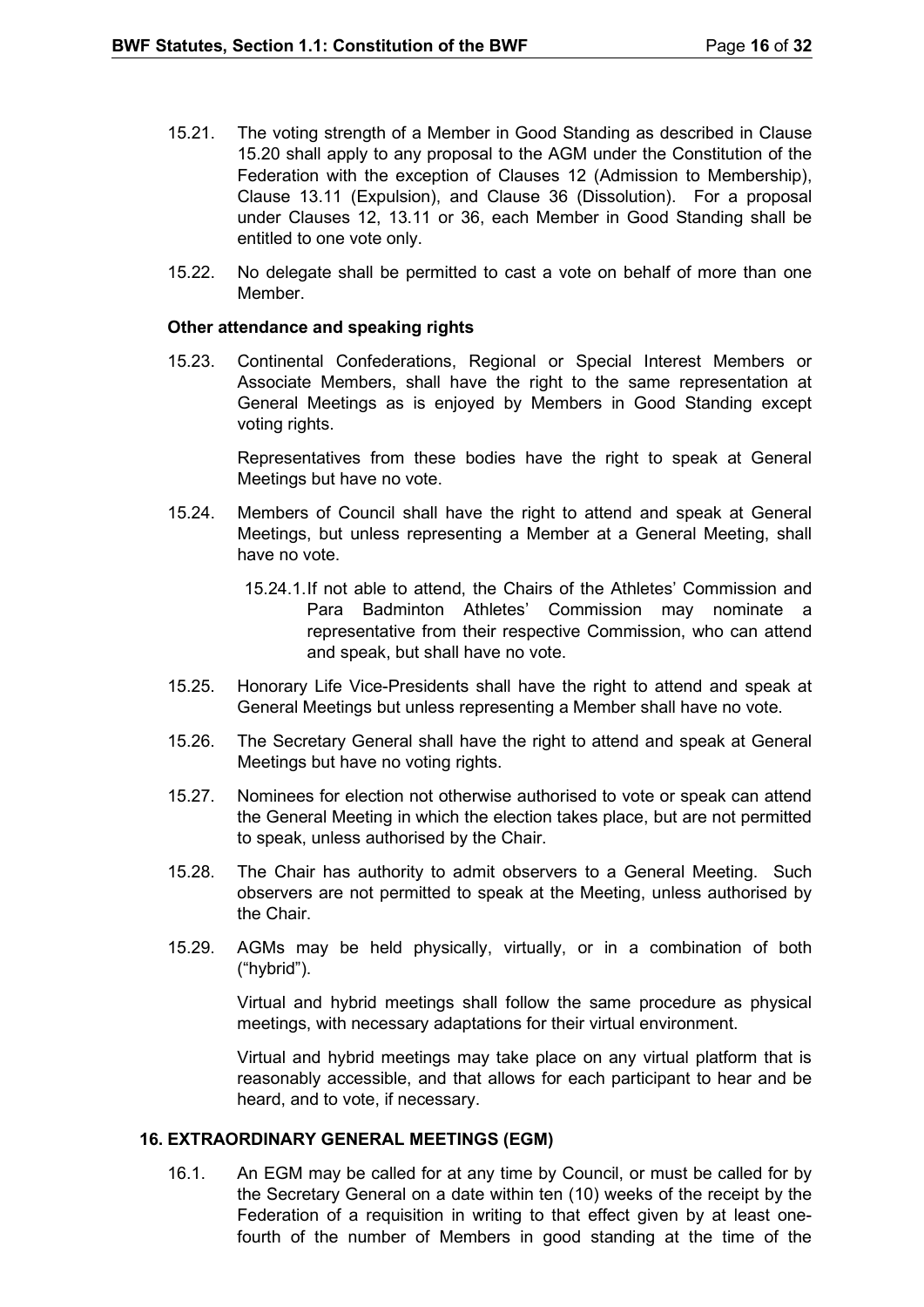immediately preceding AGM. Every such requisition and the calling notice, shall specify the business for which the meeting is to be called, and no other business shall be transacted at such meeting

16.2. An EGM may be held physically, virtually or in a hybrid format under the same conditions as an AGM.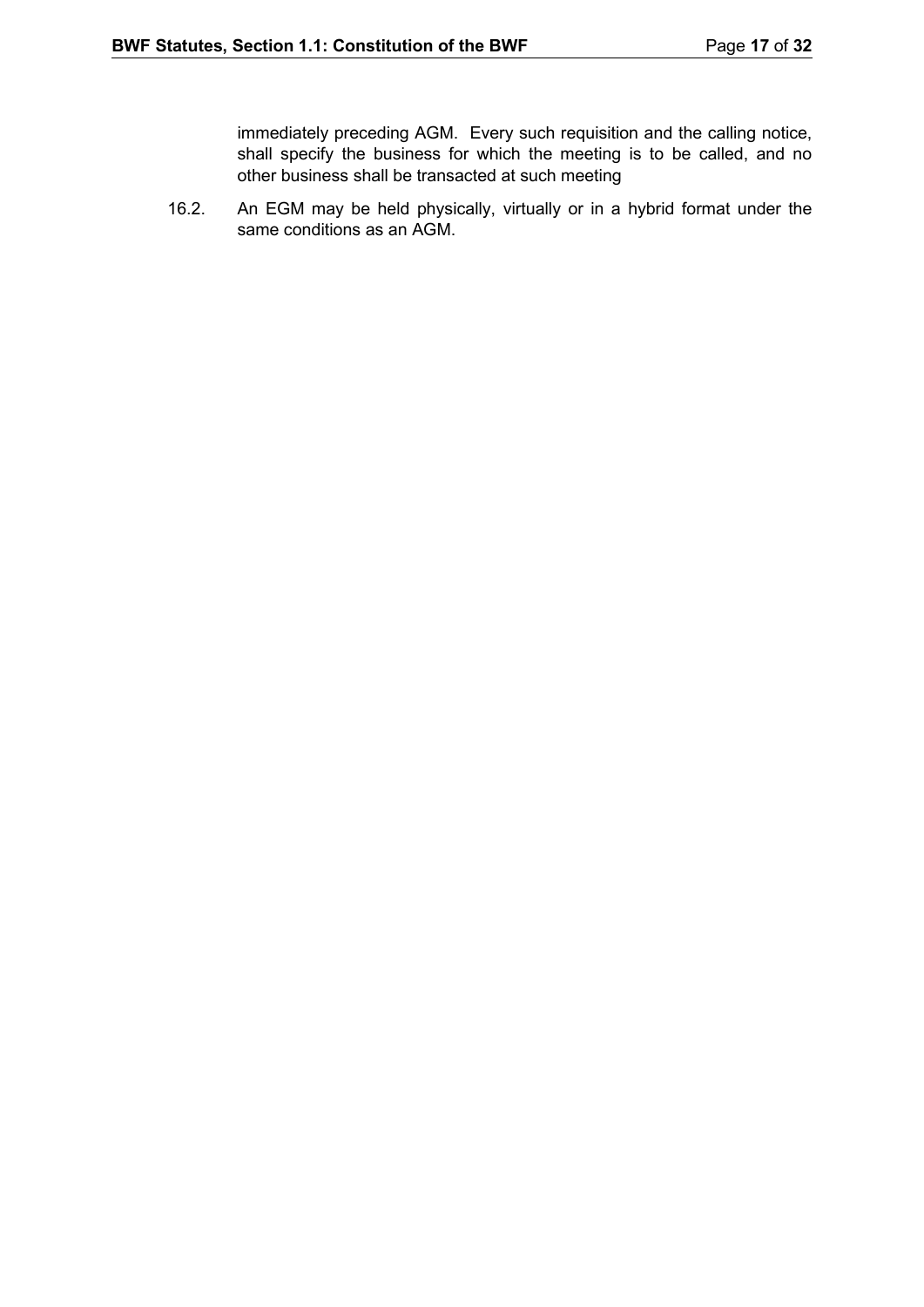## <span id="page-17-0"></span>**PART 4 COUNCIL**

## <span id="page-17-1"></span>**17. COUNCIL STRUCTURE**

- 17.1. An AGM shall elect a Council which shall have administrative powers to carry on the work of the Federation between AGMs. The Council shall consist of:
	- 17.1.1. The eight (8) officers (Clause 18);
	- 17.1.2. Twenty (20) ordinary Council members;
	- 17.1.3. The Chair of the Athletes Commission; and
	- 17.1.4. The Chair of the Para Badminton Athletes Commission.
- 17.2. To be a candidate, and to remain on the Council, an individual must be deemed to be Eligible, as defined in Appendix II (Vetting of Officials).

## <span id="page-17-2"></span>**18. ELECTION OF COUNCIL**

The Federation shall have Officers comprising a President, a Deputy President and six (6) Vice Presidents.

- 18.1. The President, the Deputy President, the Vice President Para Badminton and the twenty (20) ordinary Council members are elected for a four (4) year term by the Federation AGM in the year after the Summer Olympic Games.
- 18.2. Five of the Vice Presidents are elected by each Continental Confederation in their Continental Confederation general meetings in accordance with election procedures for their Officers, so as to take office immediately upon the conclusion of the Federation AGM the year before the Summer Olympic Games for a four-year term.

Each of the five (5) Vice Presidents (Continental) shall take responsibility for the Federation relations for their specific Continent. Such Vice Presidents are to be ex-officio members of the Continental Confederation Council for which they were elected, but shall have no vote in the Continental Confederation Council unless having a vote per the Continental Confederation Constitution or having been elected on to that Council.

- 18.3. Nominations for election to Council and for Officer positions shall be made in writing by a Member in Good Standing and sent directly to the Secretary General of the Federation so as to reach the Federation not later than the closing date published in accordance with Clause 15.1.
- 18.4. Nominations shall be seconded by a different Member in Good Standing from the proposer. Seconding of nominations must be in writing, and reach the Federation by the same published closing date as for nominations.
- 18.5. The Athletes' Commission Chair and Para Badminton Athletes' Commission Chair will respectively be appointed by the Athletes' Commission and the Para Badminton Athletes' Commission according to a process approved by Council.
- 18.6. Each nomination shall be accompanied by a brief statement of the candidate's qualifications.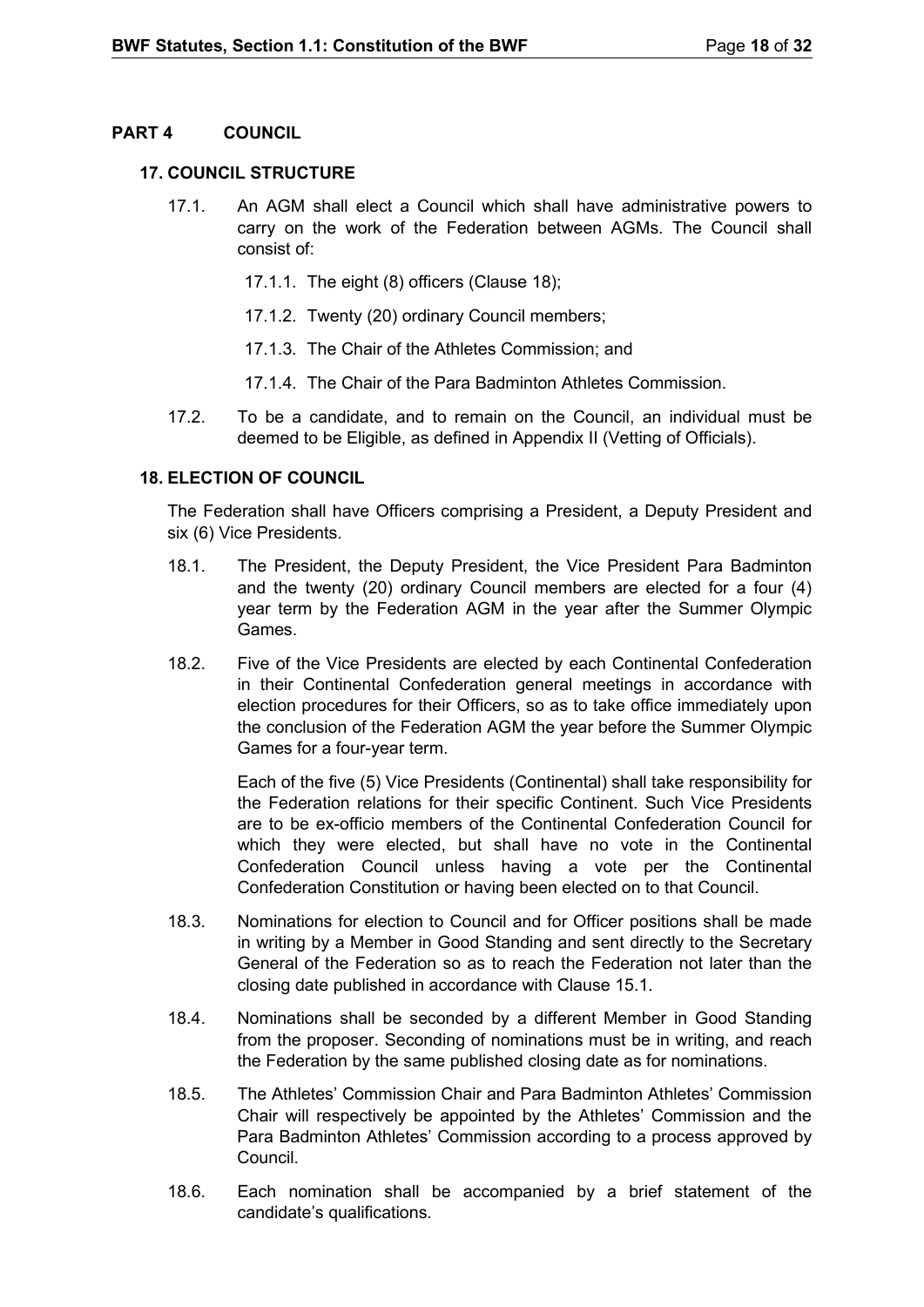- 18.7. The names of the nominees, their proposers and seconders, and the statements of qualifications shall appear on the AGM agenda.
- 18.8. When voting for the representatives, it is the duty of each delegate to vote for as many candidates as there are vacant seats. Voting ballots containing more or fewer names than the exact number of vacant seats will be invalid.
	- 18.8.1. Voting for elections shall be carried out by secret ballot.
	- 18.8.2. Where there is only one candidate for a position, such candidate shall be elected by acclamation, without the need for a vote to take place.
- 18.9. When the results of any election are announced, the number of votes polled for each candidate shall be published.

#### **Representation requirements for Council positions**

18.10. Representation requirements shall apply as detailed in Appendix I (Council Geographical and Gender Representation).

#### **Conditions and Terms of Appointment**

18.11. The President, the Deputy President, the five (5) Vice Presidents (Continental), the Vice President Para-Badminton and the twenty (20) ordinary Council Members shall assume office immediately upon the conclusion of the AGM at which they are elected.

The term of the Officers and Council shall be four years.

Officers and Council Members are eligible for re-election, save for the President, who shall be limited to four (4) terms

18.12. Council has the right to propose at a General Meeting the early termination of the term of office of the President, an Officer or Council Member.

#### **Casual Vacancies**

- 18.13. If a President is unable to complete the term of office or the term has been terminated (Clause 18.12), the Deputy President shall be acting President.
- 18.14. If there is an acting President (Clause 18.13) five months before an AGM at which an election for President would not normally have been held, a President for the remainder of the term of office shall be elected in the usual way at that AGM.
- 18.15. If the Deputy President or the Vice President Para-Badminton does not complete the term of office, a person acting in that role shall be appointed by Council from within Council and a successor shall be elected for the remainder of the original term at the next AGM, however subject to notice being given as per Clause 15.1.
- 18.16. If any of the five Vice-Presidents elected by Continental Confederation General Meetings does not complete the term of office an Acting Vice-President shall be appointed by the relevant Continental Confederation from within the Confederation Council and a successor shall be elected for the remainder of the original term at the next Continental Confederation General Meeting.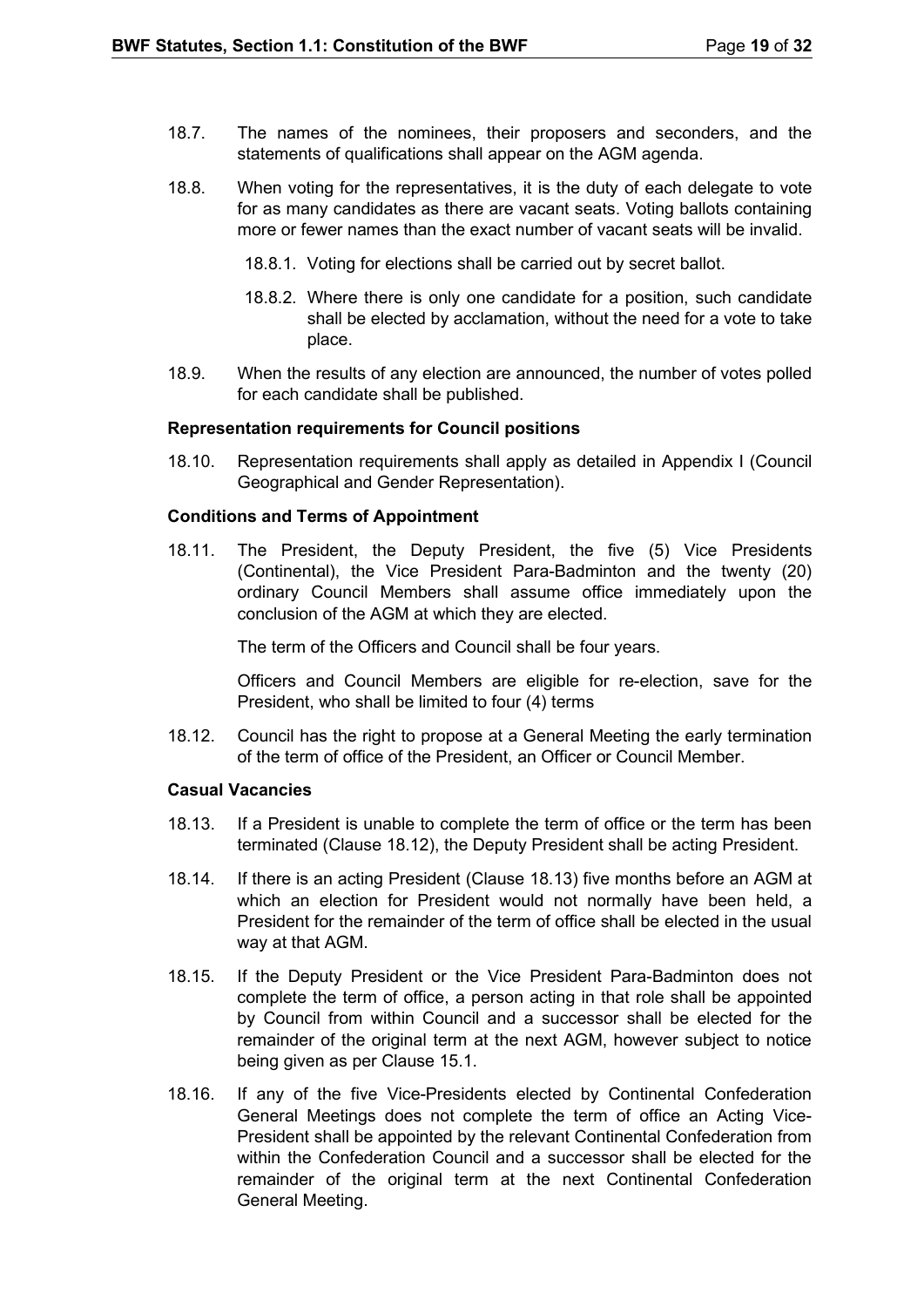18.17. In case of a vacancy amongst the remaining members on Council, except for the Chairs of the Athletes' and Para Badminton Athletes' Commissions, a successor shall be elected for the remainder of the original term at the next AGM, however subject to notice being given as per Clause 15.1. Council may decide not to call for an election to fill a vacancy if such an elected Council member cannot serve on Council for at least 18 months of the original term.

#### <span id="page-19-0"></span>**19. COUNCIL ROLE AND RESPONSIBILITIES**

The Council has the responsibility to conduct and oversee the day to day affairs of the Federation between AGMs.

- 19.1. The role of Council includes:
	- 19.1.1. Taking such steps as may be necessary to achieve the purposes and objectives laid down in Clause 3 of the Constitution;
	- 19.1.2. Upholding and ensuring the observance of the Statutes;
	- 19.1.3. Ensuring the execution of decisions taken by any General Meeting;
	- 19.1.4. Establishing the duties of the individual members of the Council and appointing the Committees and Commissions, their membership and determining their terms of reference as detailed in the Federation Rules and Procedures;
	- 19.1.5. Determining Regulations, Codes, Guidelines and other rules not under the competence of a General Meeting;
	- 19.1.6. Deciding on matters under dispute;
	- 19.1.7. Ensuring the maintenance of proper standards in the organisation of Federation Events and all events and competitions sanctioned by Federation;
	- 19.1.8. Appointing the Chairs of Committees and Commissions for a twoyear term upon recommendation by the President;
	- 19.1.9. Nominating the president, the deputy president and the members of the Independent Hearing Panel, for approval by the AGM;
	- 19.1.10.Determining who will decide any questions which may arise as to the interpretation of the Statutes. The decision will be final;
	- 19.1.11.Appointing the head of the Secretariat, the Secretary General, on such terms and conditions as it agrees;
	- 19.1.12.Overseeing the administrative and financial management of the Federation;
	- 19.1.13.Entering into contracts and signing legal documents on behalf of the Federation, including the possibility to delegate this authority;
	- 19.1.14.Registering and administrating the use of the Federation logo;
	- 19.1.15.Receiving reports from Committees and Commissions;
	- 19.1.16.Receiving reports from any disciplinary and appeals cases and, where applicable, act upon them;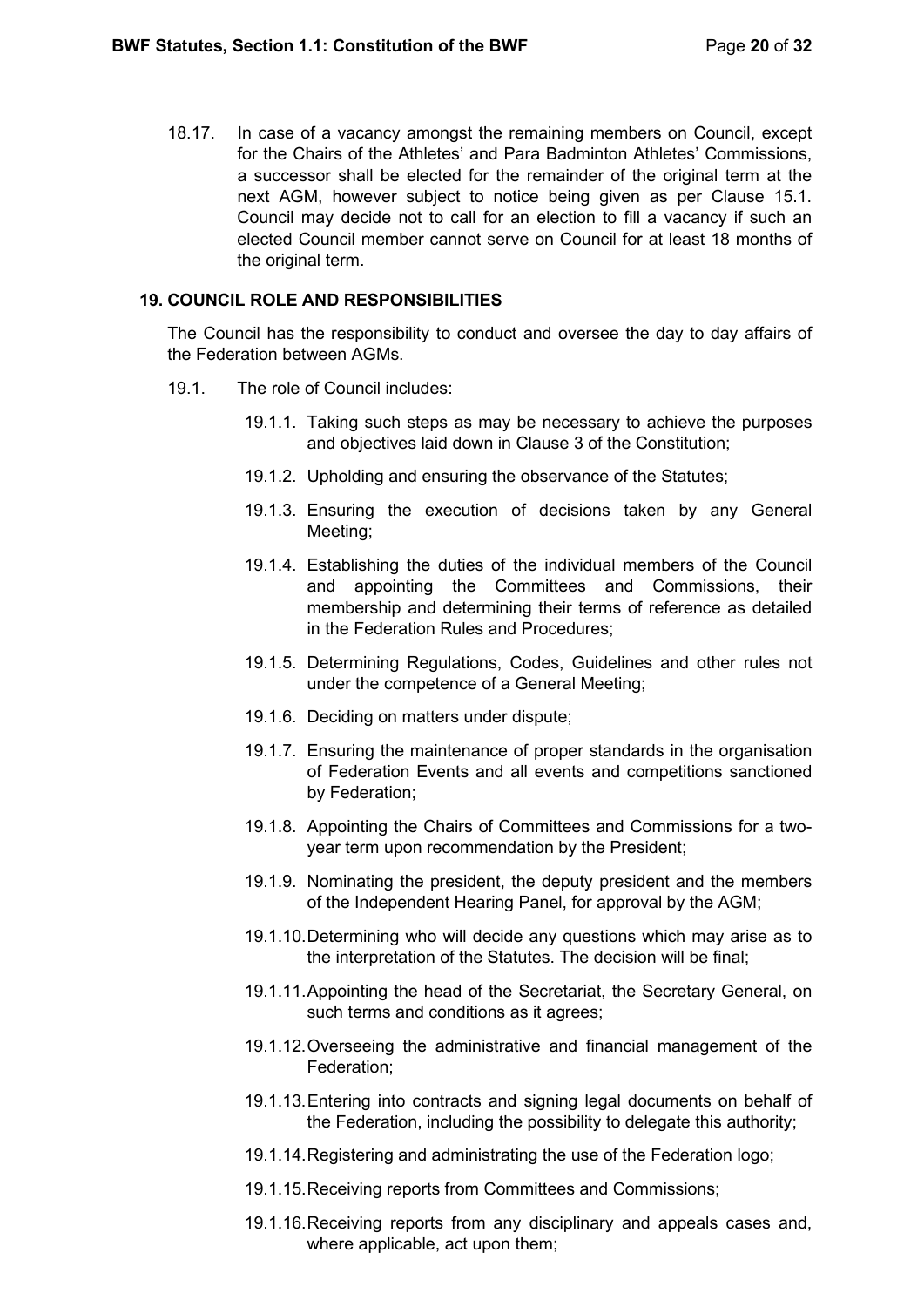- 19.1.17.Appointing the president, the deputy president and the members of the Sports Disciplinary Panel; and
- 19.2. Ensuring the Federation is appropriately represented at international events and forums.

## <span id="page-20-0"></span>**20. COUNCIL PROCEDURES**

#### **Meeting Procedures**

- 20.1. The President and Deputy President shall assume the position of Chair and Deputy Chair of Council respectively.
- 20.2. Attendance by more than half the membership of Council is required to form a quorum for every Council Meeting.

#### <span id="page-20-1"></span>**21. HONORARY VICE PRESIDENTS**

- 21.1. An AGM shall have power to elect Honorary Life Vice-Presidents for services rendered in the past.
- 21.2. Such nominations may be made by Council or by any Member in Good Standing and subject to the approval of Council. Nominations must reach the Secretary General of the Federation no later than the date decided by Council (Clause 15.1), and shall appear on the agenda of the AGM.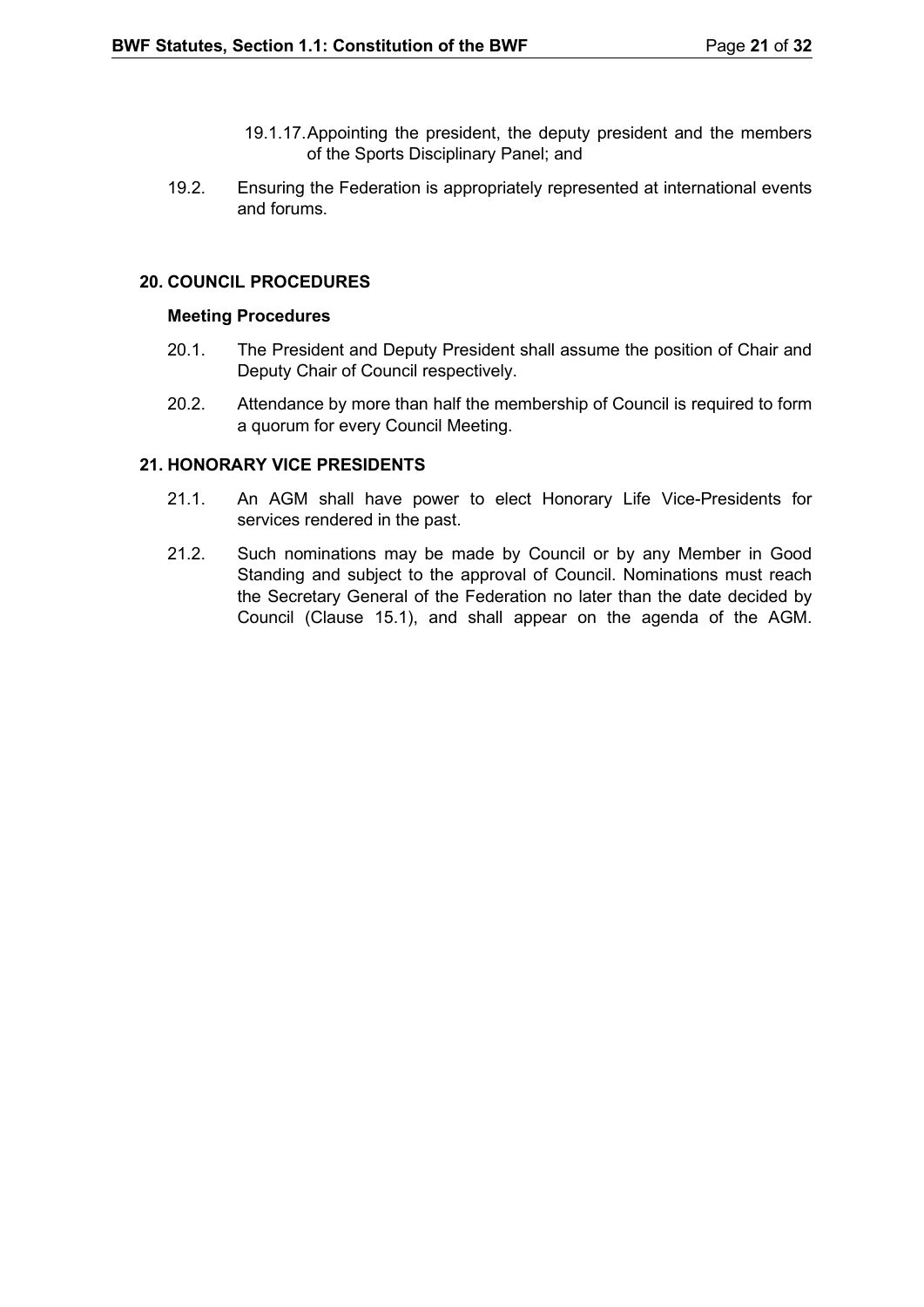## <span id="page-21-0"></span>**PART 5 EXECUTIVE BOARD**

#### <span id="page-21-1"></span>**22. EXECUTIVE BOARD**

- 22.1. The Federation shall have an Executive Board comprising the Officers (Clause 18) and the Chairs of the Committees formed by Council and identified by Council as Executive Board positions and the Chair of the Athletes' Commission.
- 22.2. The duty of the Executive Board is to make decisions between Council Meetings as delegated by Council.
- 22.3. The Meeting Procedures for Council (Clause 20) apply to the Executive Board.

#### <span id="page-21-2"></span>**PART 6 ADMINISTRATIVE ISSUES**

#### <span id="page-21-3"></span>**23. SUBSIDIARY ORGANISATIONS**

Commercial organisations, subsidiaries or trusts may be established with the approval of and under the terms and conditions set by a General Meeting.

#### <span id="page-21-4"></span>**24. INDEMNITY**

The Federation shall fully indemnify and hold harmless the Council, Officers and members of its servants, the members of staff, ("indemnified persons") from and against any costs, expenses, liabilities and awards arising out of any action instituted in any jurisdiction at any time against the Federation or any of the above such persons as a direct result of the activities of such persons where they are/were acting within their scope of the Federations responsibilities on behalf of the Federation.

## <span id="page-21-5"></span>**25. STAFF OF THE FEDERATION**

- 25.1. Council shall appoint a Secretary General who shall be responsible for the effective management of the Federation, within the policies and objectives approved by the Council.
- 25.2. The Secretary General will employ such other staff as is deemed necessary within the Council-approved cadre and budget.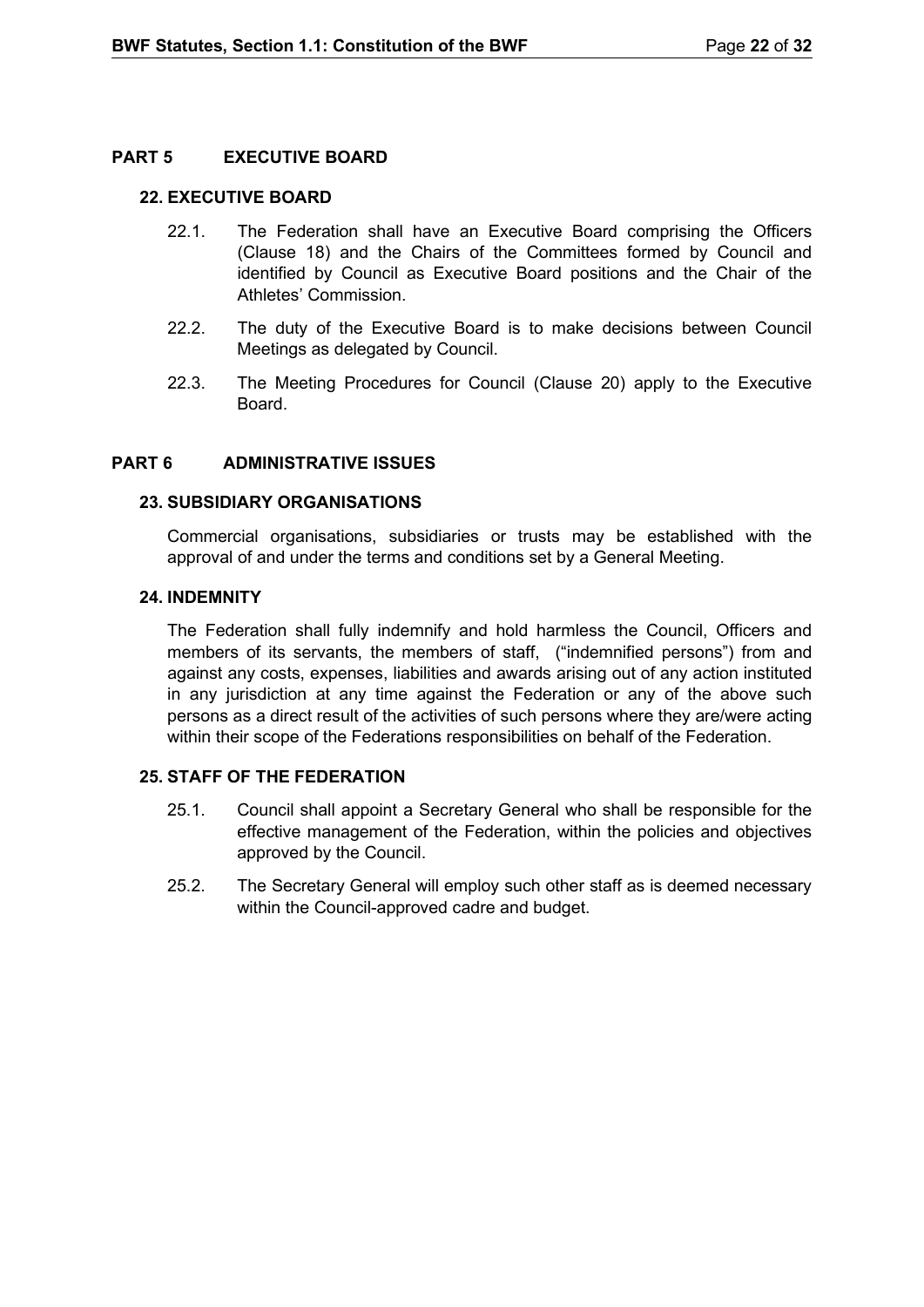## <span id="page-22-0"></span>**PART 7 FINANCIAL PROVISIONS**

#### <span id="page-22-1"></span>**26. SUBSCRIPTIONS & PAYMENTS**

#### **Subscription**

- 26.1. In any given calendar year, in order that a Member or its players can take part in any competitive event organised by the Federation itself or requiring the sanction of the Federation, the Member shall pay a subscription based on a scale of Units, the value of which shall be determined as described in Clause 26.3.
- 26.2. The subscription is common to the Federation and to the Member's Continental Confederation. 90% of the total subscriptions collected from the Members of each Continental Confederation shall be transferred to that Confederation. The remaining 10% shall be retained by the Federation as a service charge.
- 26.3. The subscriptions shall be determined as shown in the following table:

| Votes according to<br><b>Clause 15.20</b> | <b>Total</b><br><b>Units</b> |
|-------------------------------------------|------------------------------|
| One vote (Membership)                     |                              |
| Two votes                                 |                              |
| Three votes                               | g                            |
| Four votes                                | 26                           |
| Five votes                                | 31                           |

- 26.4. Regional or Special Interest Members and Associate Members shall pay an annual subscription equivalent to the value of one (1) Unit (Clause 26.3).
- 26.5. The value of the Unit in the scale of subscriptions outlined above, and the currency in which it shall be expressed, shall be determined from time to time only at a General Meeting.

## **Payment of Subscription**

26.6. A subscription shall be payable prior to a Member or its players taking part in competitive events as in Clause 26.1. Invoices are issued before 1 December in each year, and in order to compete in the subsequent year, subscriptions shall be paid by 31 January of the year following the one in which the invoice has been received, unless the Member concerned notifies the Secretary General by that date of its intention to withdraw from such competitive events for that year.

> In no circumstances can a Member's player(s) or a team continue to compete beyond the due date for payment of the subscription, nor can that Member stage a Federation sanctioned tournament.

> Council shall have to have the right to waive unpaid subscription, except for the latest issued subscription invoice.

## **Payment to Members**

26.7. Payments due to Members will be paid directly and not through third parties.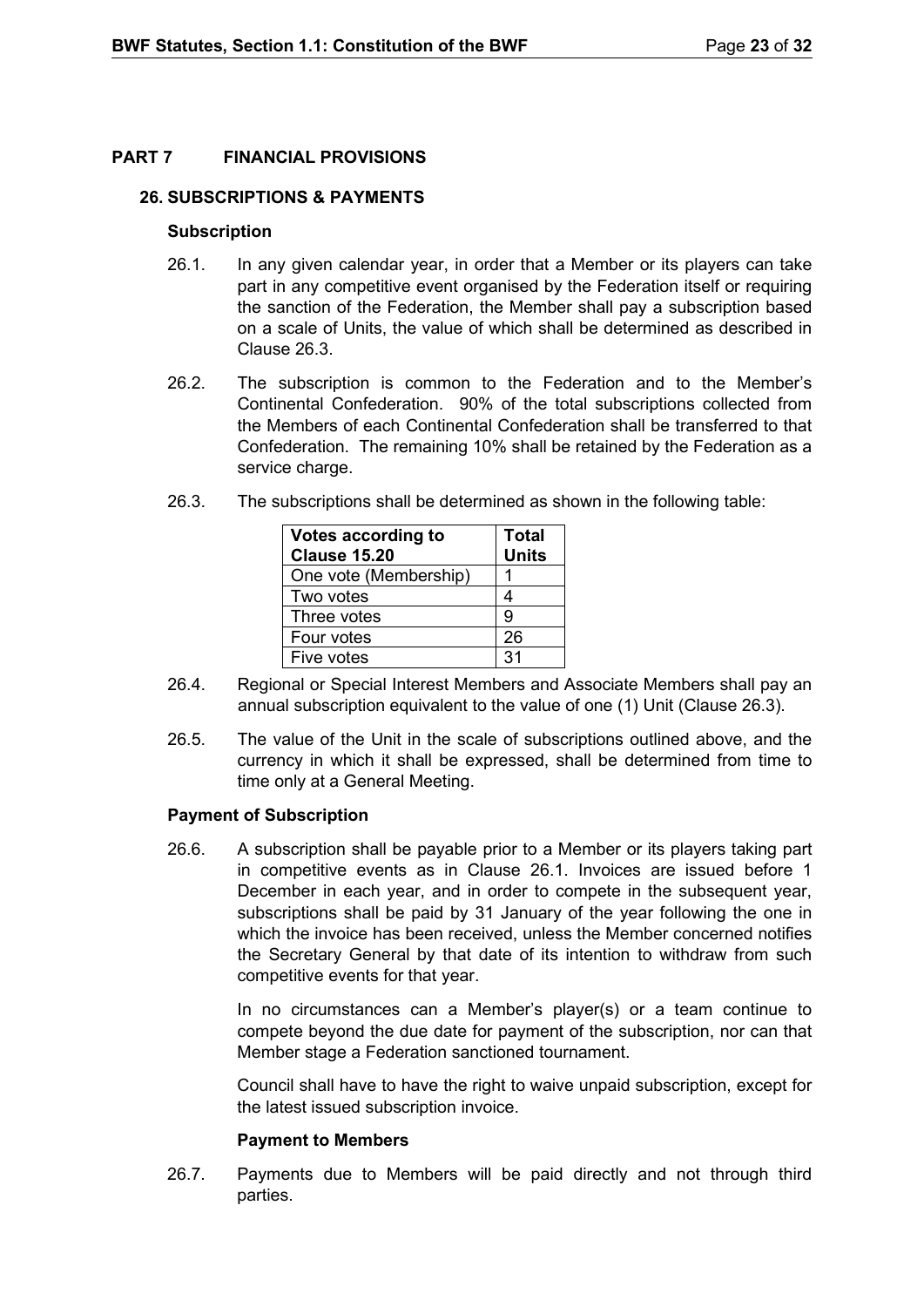## <span id="page-23-0"></span>**27. ACCOUNTS**

The financial year of the Federation shall close on 31 December for each calendar year and the Chair of the Finance Committee shall ensure that the annual Financial Statements shall be prepared and audited as soon as possible thereafter but not later than three (3) months after the close of the year unless specifically approved by the Council.

## **PART 8 JUDICIAL PROVISIONS**

## <span id="page-23-2"></span><span id="page-23-1"></span>**28. ANTI-DOPING**

- 28.1. It is a condition of membership of the Federation that Members support the Federation's Anti-Doping Regulations.
- 28.2. In particular, Members must adhere to WADA requirements on Anti-Doping, and must co-operate fully with the Federation in measures taken to detect or penalise infringements of those requirements.
- 28.3. Council is empowered to develop and publish Anti-Doping Regulations and to undertake educational programmes to guide players, officials, tournament organisers and administrators in Badminton.

## <span id="page-23-3"></span>**29. DISCIPLINE**

Council, or any disciplinary committee it appoints, shall have power on behalf of the Federation to penalise a Member, player, coach, competition official, or other person for infringement of the Statutes, for misconduct during competition, or for actions that bring the game of Badminton or the Federation into disrepute.

## <span id="page-23-4"></span>**30. AUTHORITY**

- 30.1. Members or persons dealing with the Federation or sharing in its activities, including a person who:
	- participates as a player in an event under the authority of the Federation;
	- acts as an official (trainer, coach, team manager, delegate, representative, doctor etc) of a team, a Member or its affiliates;
	- officiates as an international technical official or in a similar role;
	- organises or helps to organise (staff, volunteer), a competition which is placed under the Federation's authority; and
	- assumes any role within the Federation.

… shall recognise and accept the following, subject to sub-paragraph g):

- a) the Statutes of the Federation;
- b) the Federation's authority on all matters concerning international Badminton;
- c) the mandatory nature of the Statutes;
- d) the Federation's jurisdiction and the right to make any decision or impose any sanction based on the Statutes of the Federation;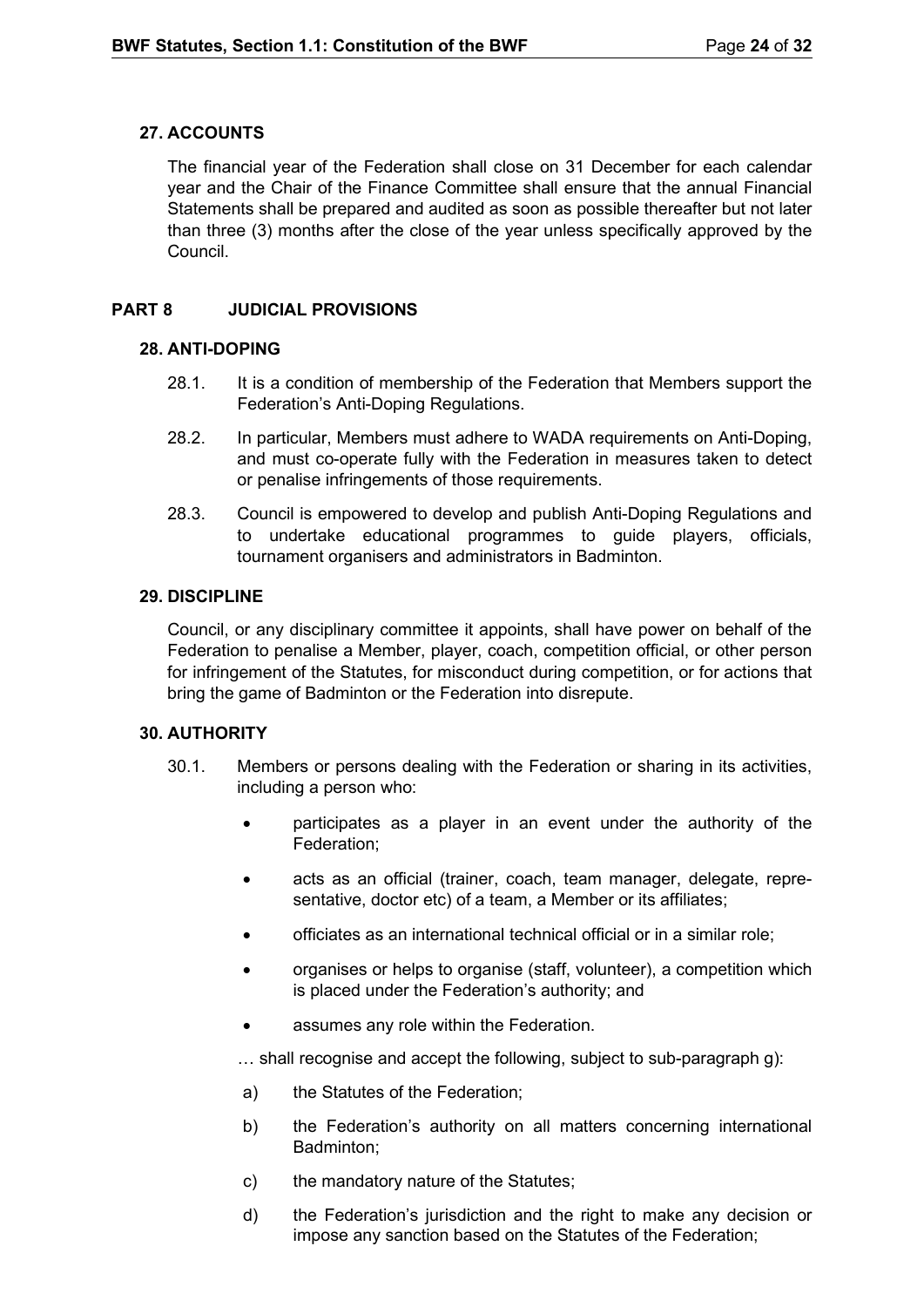- e) that the Federation appeals, complaints and dispute resolution processes must be fully exhausted before taking any case to the Court of Arbitration for Sport (CAS);
- f) that any appeal against decisions of the Federation and its judicial bodies must be lodged in accordance with the BWF Judicial Procedures;
- g) the Court of Arbitration for Sport (CAS) as the only competent judicial authority external to the Federation, to the exclusion of any ordinary court of law in respect of the Federation and its Constitution and its rules, any civil judicial authority of any country and any other arbitration body;
- h) the final and without appeal status of the decisions made by the CAS; and
- i) the requirement to abide by the decisions of the Federation and/or CAS without attempting to hinder their application.
- 30.2. A Member shall have the authority over any person acting under its auspices and shall take the responsibility for any penalties that such a person may be given.
- 30.3. Any repercussions of a Member not being in Good Standing shall extend to all such persons acting under the auspices of that Member.

## <span id="page-24-0"></span>**31. JUDICIAL BODIES OF THE FEDERATION**

- 31.1. The following bodies of the Federation have judicial powers in accordance with the Federation's Statutes:
	- 31.1.1. The General Meeting;
	- 31.1.2. The Council;
	- 31.1.3. The Independent Hearing Panel; and
	- 31.1.4. The Sports Disciplinary Panel.
- 31.2. With the exception of the Independent Hearing Panel, the bodies may delegate their power. In all cases the procedural provisions of the Constitution shall be followed.

The judicial bodies of the Federation have the power to make decisions and impose penalties in their areas of duty set out in the Statutes

- 31.3. Any suspension is from all competitive events for such time as is seen fit, including possibly for life.
- 31.4. Any fine imposed on a player, competition official or other person shall be notified to the Member, to which the person belongs that shall have the responsibility for submitting payment to the Federation within 60 days from the date of that notification.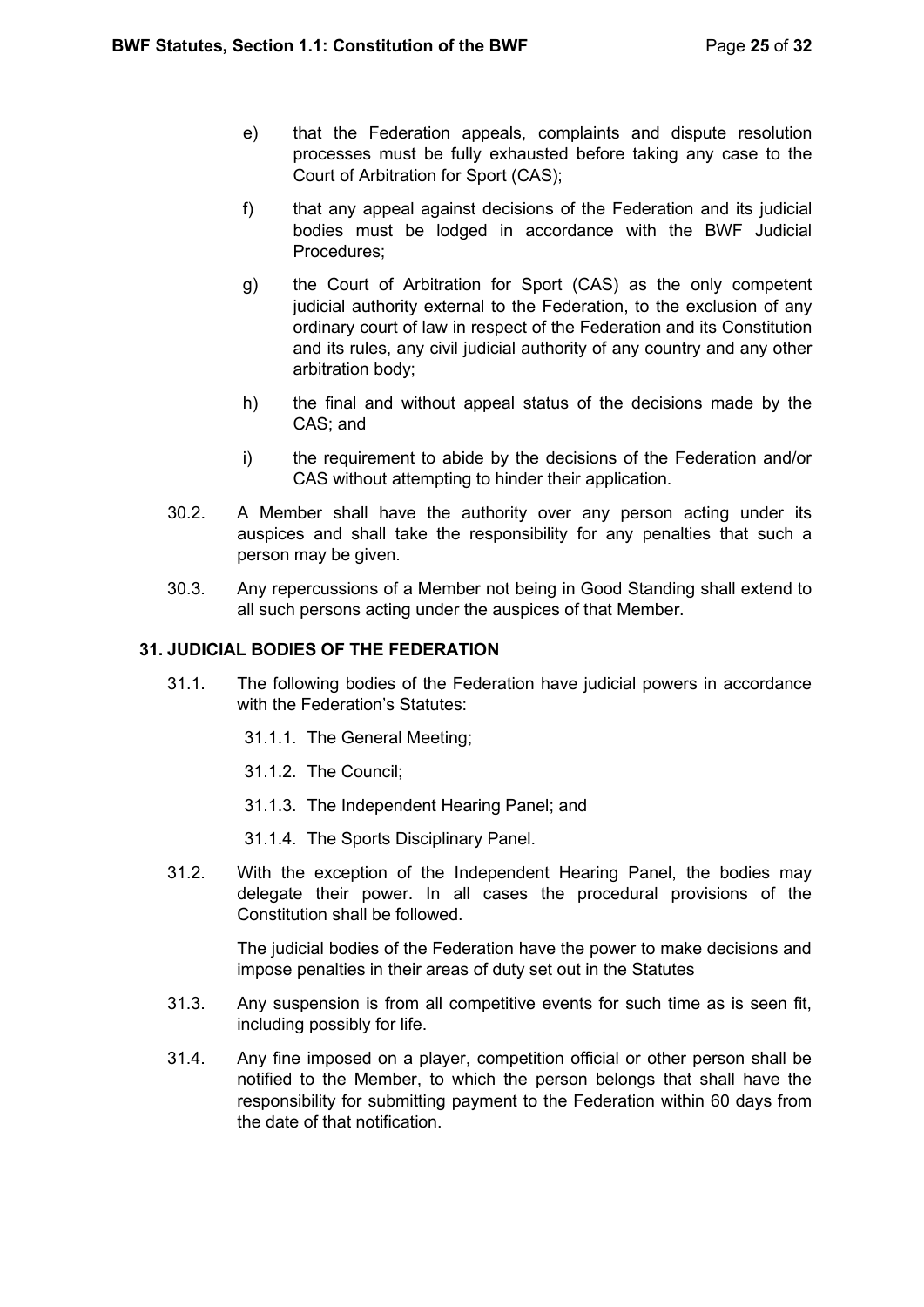## <span id="page-25-0"></span>**32. PROCEDURAL RULES APPLICABLE TO THE JUDICIAL BODIES OF THE FEDERATION**

The judicial bodies of the Federation shall provide fair procedures to all parties involved and shall respect their fundamental rights. They recognise in particular:

- 32.1. that a person who may have a conflict of interest shall not be a member of the decision-making body;
- 32.2. the right of the person charged to know the charge;
- 32.3. the right to know the penalties which might be imposed;
- 32.4. and at their own expense, the right to be heard, to present a defense, to produce evidence and to be assisted by counsel.

## <span id="page-25-1"></span>**PART 9 FINAL PROVISIONS**

## <span id="page-25-2"></span>**33. ALTERATION OF THIS CONSTITUTION**

Subject to the exceptions contained in Clauses 34 and 35, this Constitution may be altered at a General Meeting, if due notice of the proposal embodying such alteration has been given and such proposal or one having the like effect is carried at the meeting by a majority of two-thirds of the Votes Cast.

33.1. Any alteration made to any Clause shall take effect on the day following the General Meeting unless otherwise specified

## <span id="page-25-3"></span>**34. ALTERATION OF REGULATIONS**

Council shall decide amendments to Regulations, Codes of Conduct and Guidelines which are not under the competent business of General Meetings.

## <span id="page-25-4"></span>**35. ALTERATION OF THE LAWS OF BADMINTON**

- 35.1. The Laws of Badminton (understood as Section 4.1 excluding subsections) may only be altered through a decision of a General Meeting. Any proposal embodying such alteration, or one having a like effect, must be carried by a majority of two-thirds of the Votes Cast. This Clause shall not be altered without the unanimous consent of a General Meeting.
- 35.2. Council shall have power, on behalf of the Federation, to authorise temporary (for a well-defined period) experimental variations to the Laws of **Badminton**

## <span id="page-25-5"></span>**36. DISSOLUTION**

The Federation shall not be dissolved except at a General Meeting specially convened for the purpose and by a proposal carried by a majority of four-fifths of the Votes Cast.

36.1. In the event of such dissolution, any assets in hand shall be divided between the Members in proportion to the subscriptions paid in the year immediately preceding dissolution by each Member as provided in Clause 25.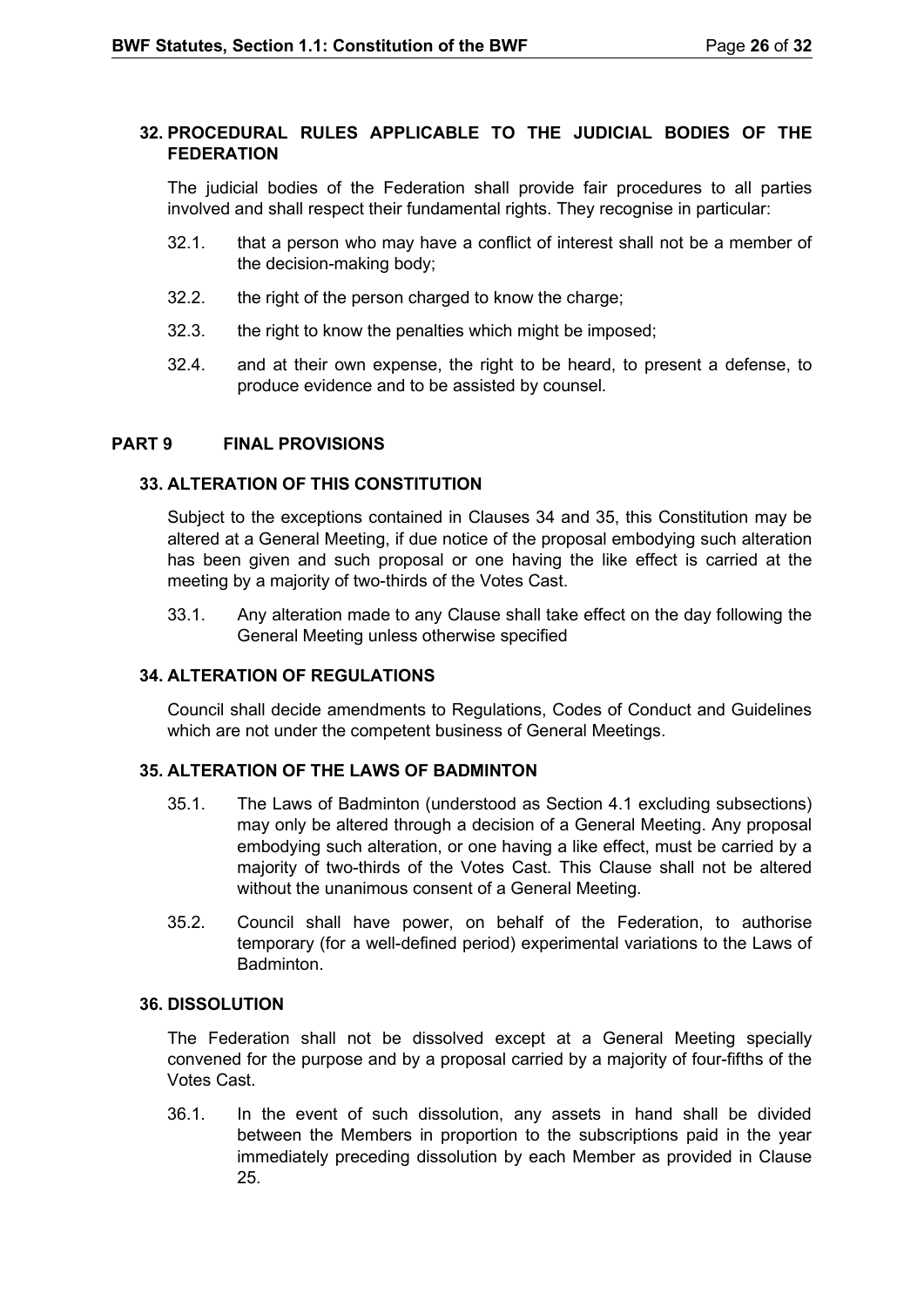## <span id="page-26-0"></span>**APPENDIX I: Council Geographical and Gender Representation**

## **1. PRINCIPLE**

The objective of this Appendix I is to put in place election procedures to ensure geographical and gender representation of Council Members.

## **2. CONTINENTAL SEAT ALLOCATION**

- 2.1. Based on historical background and on the voting strengths held by Members in each of the regions represented by the Continental Confederations, the Continental Confederations have agreed to the below Continental Seat Allocation.
- 2.2. The positions of President, Deputy President, Vice Presidents (Continental) and ordinary Council Member shall be reserved for individuals originating from the following continents:
	- 2.2.1. Asia: 10 seats;
	- 2.2.2. Europe: 9 seats;
	- 2.2.3. Panam: 3 seats;
	- 2.2.4. Africa: 3 seats; and
	- 2.2.5. Oceania: 2 seats.
- 2.3. The Vice President (Para Badminton), and the Chairs of the Athletes' Commission and Para Badminton Athletes' Commission shall not be counted for the purpose of the Continental Seat Allocation.

## **3. MINIMUM GENDER REQUIREMENTS**

- 3.1. The objective of the Minimum Gender Requirements is to reach a minimum representation of 30% of each gender in the BWF Council. The Continental Confederations have agreed that this requirement should apply to each of their continents individually.
- 3.2. Minimum Gender Requirements shall apply to the following positions: President, Deputy President, Vice Presidents (Continental), and the ordinary Council Members. The Minimum Gender Requirements do not apply to the Vice President (Para Badminton), Chairs of the Athletes' Commission and Para Badminton Athletes' Commission.
- 3.3. The following Minimum Gender Requirements shall apply:
	- 3.3.1. Asia and Europe shall each have three members from each gender; and
	- 3.3.2. Africa, Panam and Oceania shall each have one member from each gender.

## **4. ELECTIONS TIMELINE**

4.1. For the purpose of calculation of the representation requirements, the time period considered shall start with the Vice President (Continental) elections and finish with the following BWF elections.

## **5. ELECTIONS FOR VICE PRESIDENTS (CONTINENTAL)**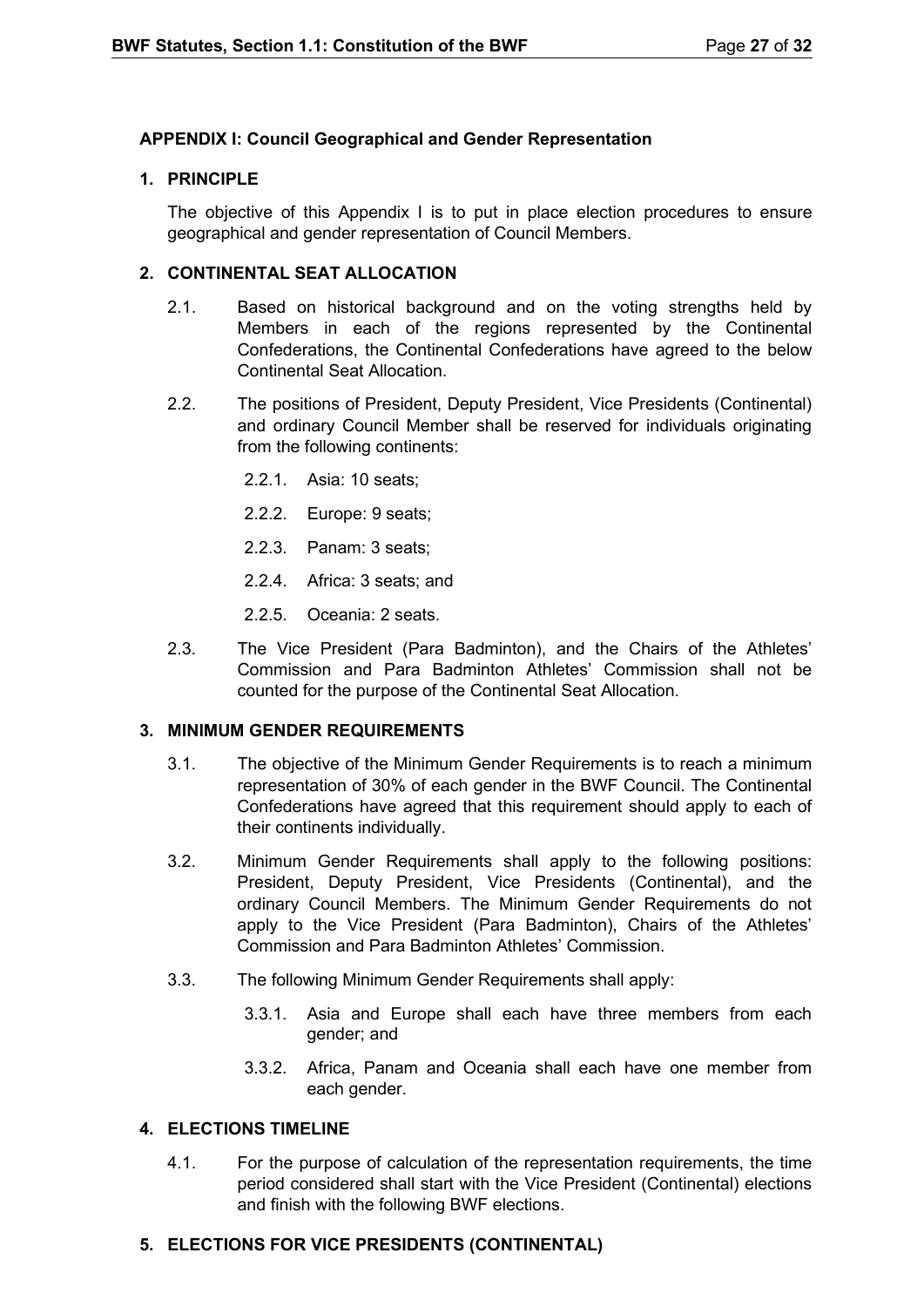- 5.1. The Vice Presidents (Continental) shall be elected prior to the BWF elections, in line with the applicable Continental Confederation rules.
- 5.2. The continent of origin and gender of elected Vice Presidents (Continental) shall be recorded and counted for the purpose of the Continental Seat Allocation and Minimum Gender Requirements.

## **6. ELECTIONS FOR PRESIDENT AND DEPUTY PRESIDENT**

- 6.1. The President and Deputy President shall be elected in accordance with the BWF Constitution.
- 6.2. The continent of origin and gender of the elected President and Deputy President shall be recorded and counted for the purpose of the Continental Seat Allocation and Minimum Gender Requirements.

#### **7. COUNCIL ELECTIONS**

The elections for ordinary Council Members shall be conducted in accordance with the following steps:

#### **Step 1: Pre-vote tally**

Before the elections for ordinary Council Members, a tally of the continent of origin and of the gender of the elected President, Deputy President and Vice Presidents (Continental) shall be made:

i. The continent of origin of each elected individual shall count as one allocated seat as per the Continental Seat Allocation.

For each continent, the Adjusted Continental Seat Allocation shall be calculated by deducting one seat from the continent's Continental Seat Allocation for each of the elected individuals from that continent.

ii. The gender of each elected individual shall count as one member of that gender as per the Minimum Gender Requirements.

For each continent, a gender's Adjusted Minimum Gender Requirement shall be calculated by deducting one seat from the continent's Minimum Gender Requirements for each of the elected individuals from that continent and gender.

#### **Step 2: Submission of the ballots**

At the required time, Members in Good Standing shall be asked to submit their ballots for the elections. They may vote for any of the candidates, regardless of their continent or gender.

#### **Step 3: Grouping by continent**

The ballots shall be counted and a tally of the votes shall be made, with the candidates grouped by continent, and listed by number of votes received.

#### **Step 4: Tallying the votes**

For each of the continents, candidates shall be elected in the following order:

• **Step 4-A**: For each gender that has not met the Adjusted Minimum Gender Requirements, the candidate with the most votes shall be elected.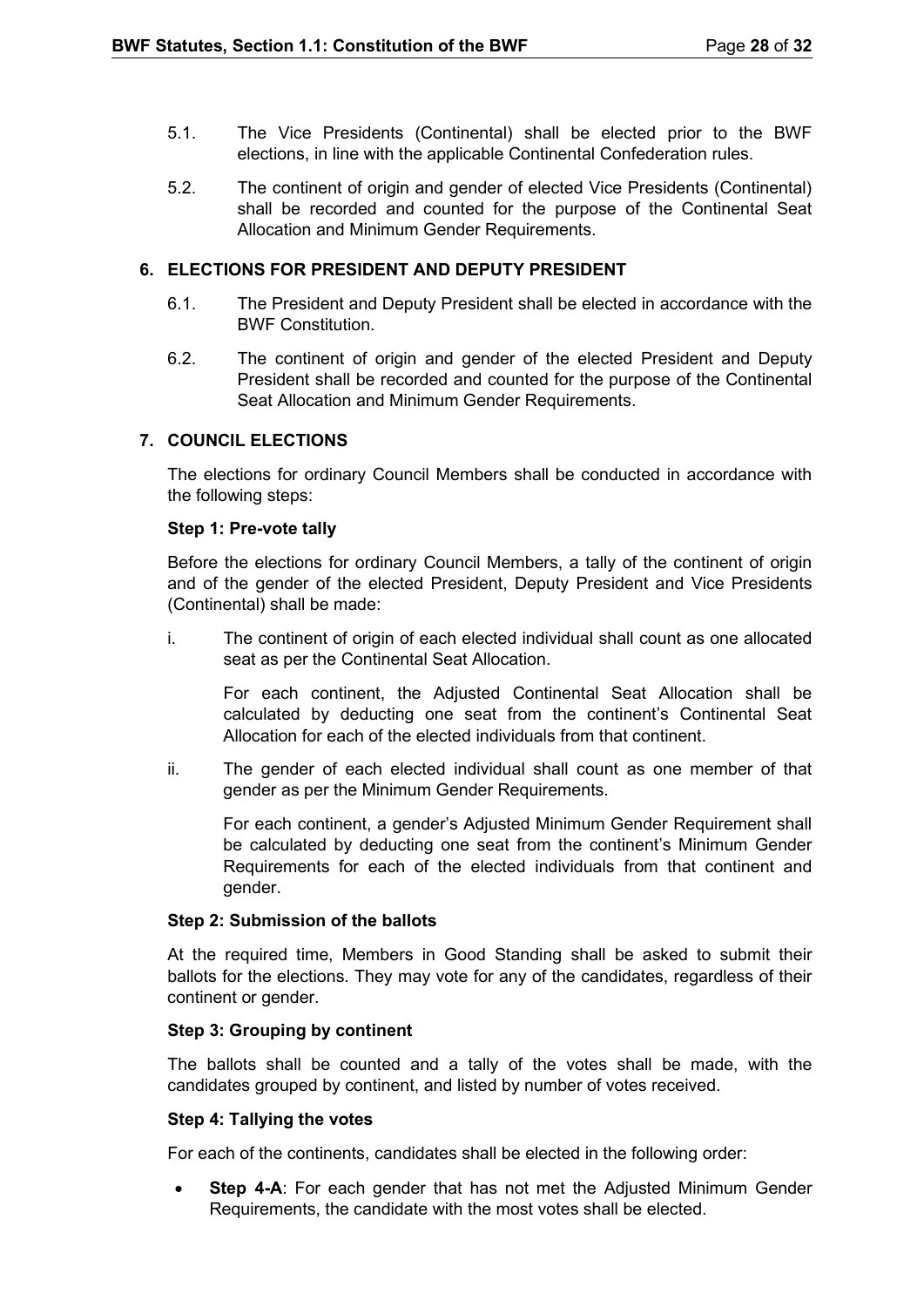- o If the Adjusted Minimum Gender Requirements for either or both of the genders have not been met, Step 4-A shall be repeated, but excluding the candidates that have already been elected.
- o If the Adjusted Minimum Gender Requirements for both genders have been met, proceed to Step 4-B.
- $\circ$  If there are not enough candidates to meet the Adjusted Minimum Gender Requirements for a gender, the corresponding seat(s) shall remain vacant and elections shall be held for such seat(s) during the following AGM.
- **Step 4-B:** Unless the Adjusted Continental Seat Allocation has already been reached, the next candidate with the most votes, without taking gender into account, shall be elected.
	- o If the Adjusted Continental Seat Allocation has already been reached following Step 4-A, or if it is reached following Step 4-B, the elections are deemed complete for that continent.
	- o If the Adjusted Continental Seat Allocation has not been reached following Step 4-B, Step 4-B shall be repeated, but excluding the candidates that have already been elected.
	- $\circ$  If there are not enough candidates from a particular continent to reach the Adjusted Continental Seat Allocation, the corresponding seat(s) shall remain vacant and elections shall be held for such seat(s) during the following AGM.

## **8. MISCELLANEOUS**

8.1. In case of tie affecting the composition of the Council, a run-off election shall take place between the candidates involved in the tie.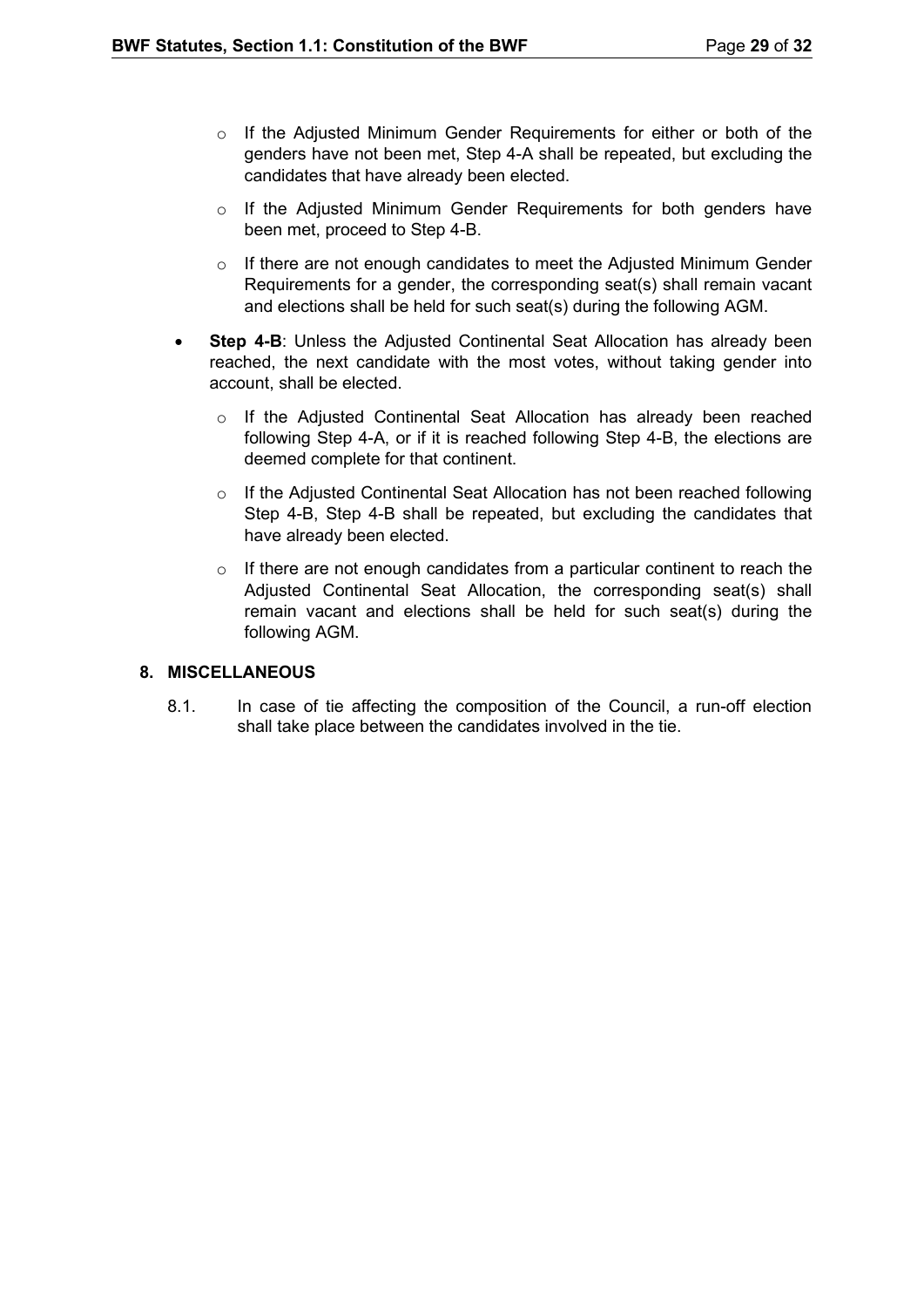## <span id="page-29-0"></span>**APPENDIX II: Vetting of Officials**

## **1. DEFINITIONS**

- 1.1. **Official**: refers to the positions of Council member, Referral Officer, and members of the Independent Hearing Panel and of the Sports Disciplinary Panel.
- 1.2. **Relevant Authority**: a disciplinary body, tribunal, court or other judicial or arbitral body properly constituted by law, or the Statutes, and acting in accordance with the law applicable to its jurisdiction.
- 1.3. **Vetting Panel**: the panel described in Article 4 of this Appendix II (Composition and Term of the Vetting Panel) and includes the inaugural Vetting Panel, unless specified otherwise.

#### **2. ELIGIBILITY**

- 2.1. A person seeking election or applying to be a BWF Official ("Applicant"), or to remain in office as a BWF Official ("Existing Official") must be approved to be Eligible by the Vetting Panel.
- 2.2. To be Eligible, every Applicant or Existing Official shall be found by the Vetting Panel to:
	- 2.2.1. Have satisfied all applicable disclosure obligations as required by the BWF; and
	- 2.2.2. Not be Ineligible.
- 2.3. The decision to approve that an Applicant and Existing Official is Eligible or otherwise shall be made by the Vetting Panel, except for members of the Vetting Panel, in which case the decision shall be made by the AGM.
- 2.4. An Applicant or Existing BWF Official will be Ineligible if:
	- 2.4.1. **Incompatible Position**: the person is a member of BWF or Continental Confederation staff;
	- 2.4.2. **Bankrupt**: the person is declared by a Relevant Authority to be an undischarged bankrupt or is subject to a condition not yet fulfilled under insolvency laws;
	- 2.4.3. **Conviction**: the person has been convicted by a Relevant Authority of any offence related to fraud, homicide, or sexual misconduct, or punishable by a term of imprisonment of two (2) or more years (whether or not a term of imprisonment is imposed);
	- 2.4.4. **Disqualified Director**: the person is prohibited by a Relevant Authority from being a director or promoter of or being concerned or taking part in the management of a company for breach or noncompliance with any law applicable to that person;
	- 2.4.5. **Property order**: the person is subject to an order by a Relevant Authority that the person is lacking in competence to manage their own affairs;
	- 2.4.6. **Majority**: the person is less than 18 years of age;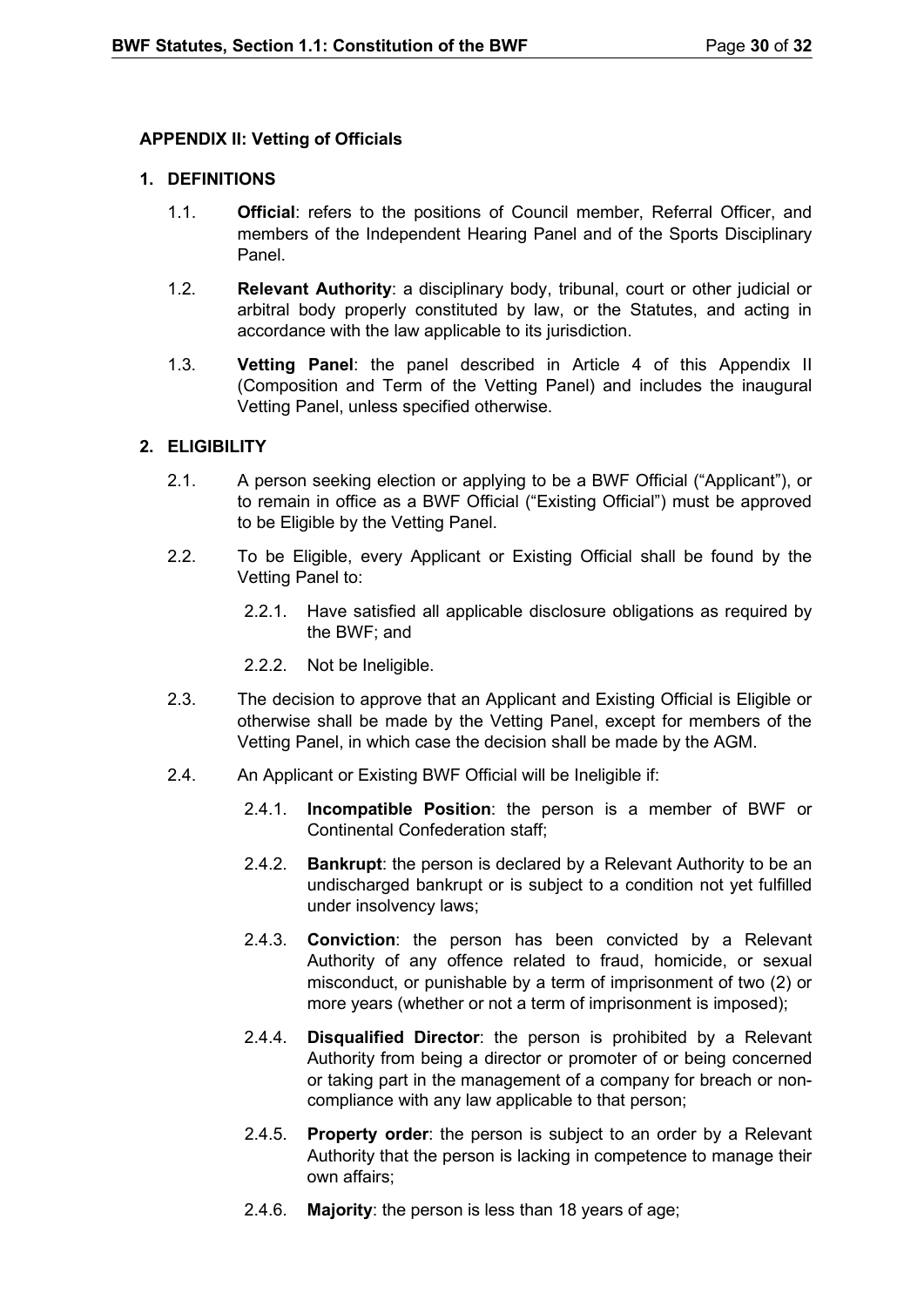- 2.4.7. **Full civil rights**: the person is deprived of his or her civil rights by proper application of the law; and
- 2.4.8. **Breach of BWF Integrity-related Statutes**: the person is serving or has served, at any time, a period of ineligibility for breach of the BWF Code of Ethics, the Code on the Prevention of Manipulation of Competitions, or the Anti-Doping Regulations.
- 2.5. **Cessation of Office**: The Vetting Panel shall declare a person Ineligible, with immediate effect, if any of the circumstances in Article 2.4 (Ineligibility) apply to that person.
- 2.6. **Interpretation**: The Vetting Panel should read and interpret the circumstances listed in Article 2.4 taking into account the spirit of this Appendix II, which is to ensure that BWF Officials are able to uphold the highest standards of good governance. In particular, in an international context with widely differing systems, it is acknowledged that the wording of Article 2.4 may lead to unintended consequences where an individual is unable to satisfy its literal wording. In such cases, the Vetting Panel is explicitly allowed to interpret the intention of the circumstances of Article 2.4 and, providing a justification, declare an Official as satisfying the circumstance.

## **3. ROLE OF VETTING PANEL**

3.1. The role of the Vetting Panel is to decide if an Applicant or Existing Official is Eligible to be, or remain in office as, a BWF Official in accordance with the Statutes.

## **4. COMPOSITION AND TERM OF THE VETTING PANEL**

- 4.1. The Vetting Panel shall be comprised of three (3) persons who are independent from the BWF with experience in vetting or screening applicants for appointments in official positions. The members of the Vetting Panel shall be recommended by the Council, and shall be approved by the Annual General Meeting during its meeting taking place two years after the Summer Olympic Games.
- 4.2. The term of office for the Vetting Panel shall be four (4) years.
- 4.3. Members of the Vetting Panel may be reappointed for further terms of office without limitation, subject to their own Eligibility.
- 4.4. The decision whether a prospective member or current member of the Vetting Panel is Eligible shall be made by the AGM, based on a recommendation by the BWF Secretary General. The Secretary General shall have the same duties, powers, responsibilities and procedures as the Vetting Panel with respect to prospective and current members of the Vetting Panel.

## **5. DUTIES, POWERS, RESPONSIBILITIES AND PROCEDURES**

- 5.1. The Vetting Panel shall have such duties, powers, and responsibilities as set out in the Statutes, which shall include reporting to the AGM.
- 5.2. The Vetting Panel, on recommendation of the BWF Secretary General, shall have the power to set its own procedures.